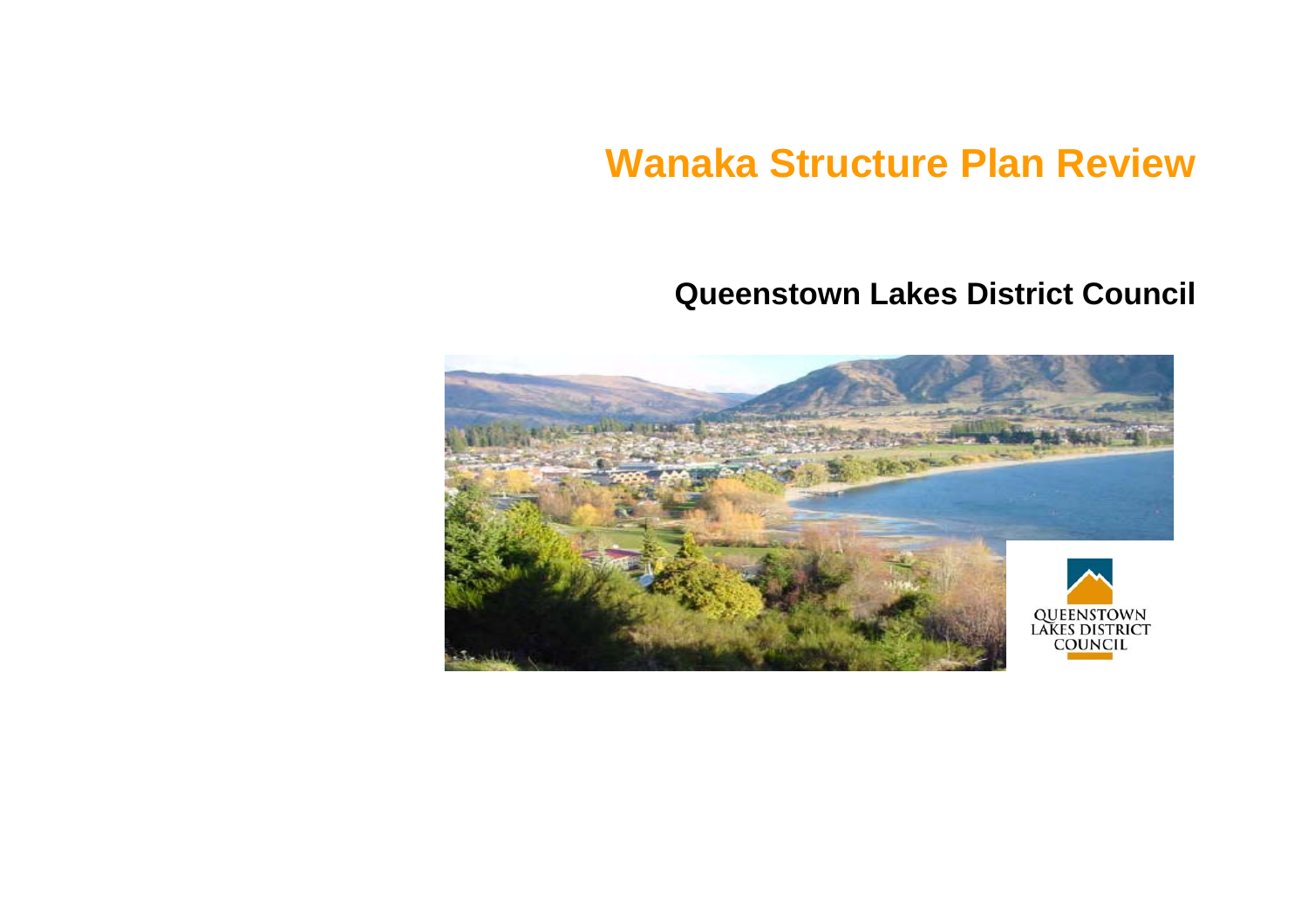# **Introduction**

This document summarises the key findings of the Wanaka Structure Plan Review undertaken in 2006/2007 and comprises part of the structure plan to be presented to Council for adoption on 19 December 2007.

This project is being undertaken in conjunction with the Wanaka Transportation and Parking Study. Both projects take a 'big picture' approach to planning to meet the future growth needs of Wanaka in a sustainable way.

# **Background**

The purpose of the Structure Plan is to provide a tool for the Council to manage growth in Wanaka over the next 20 years.

A major starting point for the development of the Structure Plan was the Wanaka 2020 community planning exercise which identified a number of Community Outcomes for Wanaka. The Structure Plan is one of the key implementation tools for Council in achieving these Community Outcomes.

# **Community Outcomes for Wanaka**

- $\rightarrow$  Managing growth in a way that protects the landscape and the environment
	- $\rightarrow$  A vital town centre servicing the daily needs of Wanaka
- $\rightarrow$  A connected settlement that is easy to get around by foot and cycle
	- $\rightarrow$  Grow the strength of our economy
	- $\rightarrow$  Provide infrastructure for a growing population
		- $\rightarrow$  Protect rural character

#### *Legal Framework*

\_\_\_\_\_\_\_\_\_\_\_\_\_\_\_\_\_\_\_\_\_\_\_\_\_\_\_\_\_\_\_\_\_\_\_\_\_\_\_\_\_\_\_\_\_\_\_\_\_\_\_\_\_\_\_\_\_\_\_\_\_\_\_\_\_\_\_\_\_\_\_\_\_\_\_\_\_\_\_\_\_\_\_\_\_\_\_\_\_\_\_\_\_\_\_\_\_\_\_\_\_\_\_\_\_\_\_\_\_\_\_\_\_\_\_\_\_\_\_\_\_\_\_\_\_\_\_\_\_\_\_\_\_\_\_\_\_\_\_\_\_\_\_\_\_\_\_\_\_\_\_\_\_\_\_\_

The Structure Plan is currently a policy document consistent with the purpose of the Local Government Act 2002. The Structure Plan is intended to provide a framework in order to guide future growth in Wanaka.

The Structure Plan is an expression of the strategic intent of Council. Council's intention is to translate the actions identified in the Structure Plan into appropriate statutory documents (such as the District Plan and the Council Community Plan). Non statutory tools (eg. design guidelines) will also be used to implement the structure plan. Council aims to ensure that the implementation of the structure plan will allow for the orderly and sustainable growth of Wanaka.

*Why review and finalise the Structure Plan?* 

The 2004 Structure Plan was adopted by the Council as a working document.

The 2004 Structure Plan was intended to cover an 18 month period from November 2004 until June 2006. It was intended that the Structure Plan would be reviewed in 2006/07 as part of the Long Term Council Community Plan process. The reason for this was that further work was required in order to determine infrastructure capacity and a detailed study was required to identify future transportation linkages (Wanaka Transportation and Parking Study).

As part of this review process an opportunity was identified to make sure that the Structure Plan is up to date with the Council's current policy and strategy directions; that it is consistent with up to date data and statistics; and that it is meeting the Council and the community's objectives.

The Wanaka Structure Plan review has been widely circulated for community input in August/September 2007. Approximately 70 submissions have been received. Appropriate amendments have now been made to the structure plan in response to submissions received.

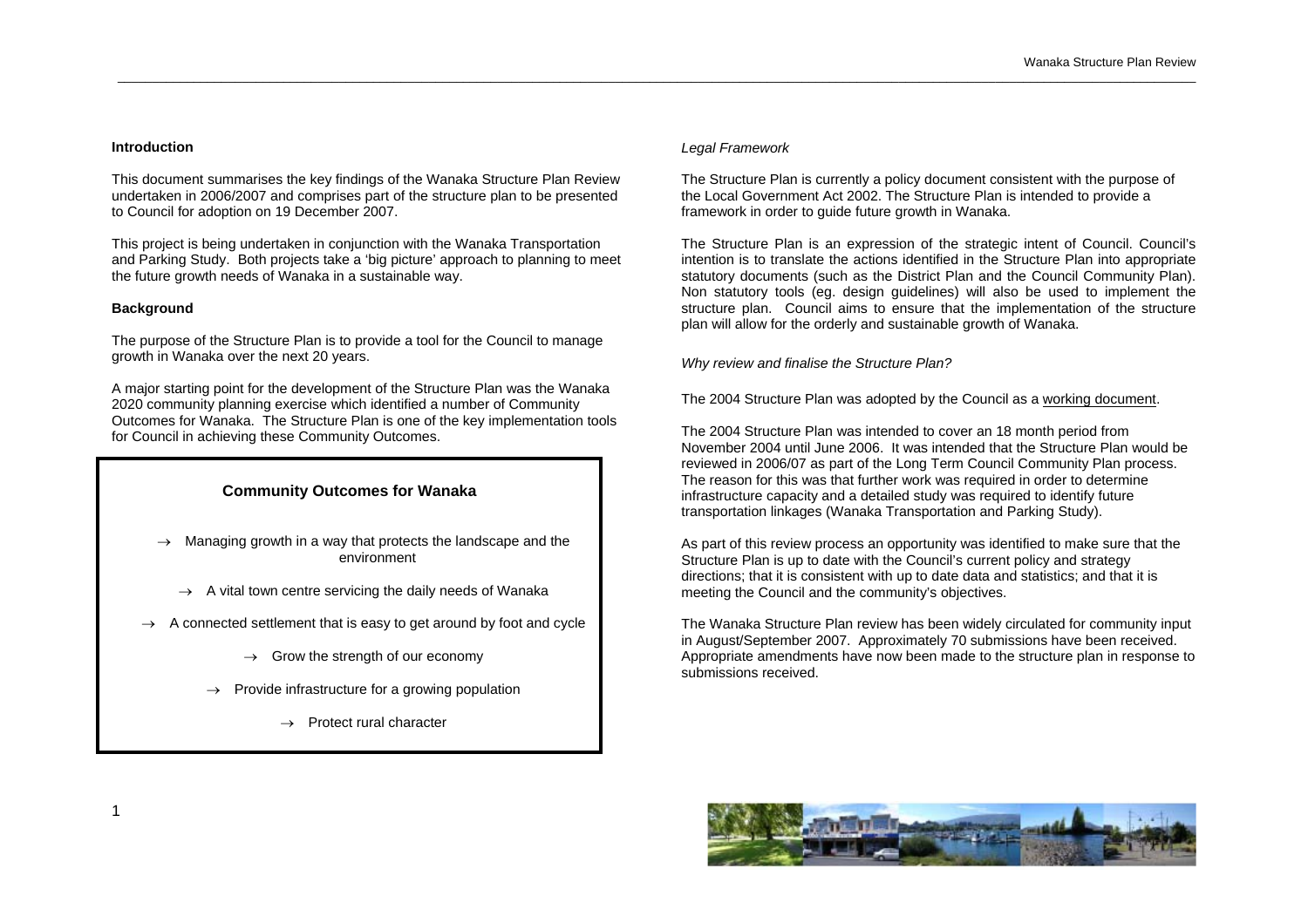# *Shortfalls of 2004 Structure Plan*

The 2006/07 review of the Structure Plan identified a number of shortfalls in regards to the capacity of the 2004 structure plan document to meet its objectives and deliver outcomes that are consistent with Wanaka's Community Outcomes.

In particular it was found that the 2004 Structure Plan:

- $\rightarrow$  Identifies large areas of land within both the inner and outer growth boundaries of the plan without considering in depth the actual land that will be required to meet demand within the next 20 years and beyond.
- $\rightarrow$  Lacks detail in regards to ensuring that the existing Wanaka Town Centre will remain the primary centre and 'hub' of the town.
- $\rightarrow$  Identifies proposed open space and reserves without considering the suitability of these areas, whether they have already been zoned for other uses or having wider consideration to the types of open spaces and reserves that are needed in Wanaka.
- $\rightarrow$  Does not provide quidance on Wanaka's character and how this can be preserved or how the amenity and visual appeal of Wanaka's primary entrances can be protected.
- $\rightarrow$  Provides little quidance in regards to how the Council should manage land located between the inner and outer growth boundaries (i.e. land that is not needed to accommodate growth in the short to medium term).
- $\rightarrow$  Does not provide enough guidance on issues such as walking and cycling networks and community facilities needed to meet growth needs.

# **The Study Purpose and Process**

Council commissioned consultants Urbanism+, Hill Young Cooper and R A Skidmore Urban Design Ltd to undertake the Wanaka Structure Plan review and finalisation project. The purpose of the study is to:

*Examine both the guiding objectives and substantive outcomes of the 2004 Wanaka Structure Plan and efficiently update and build on this work to ensure that it will assist in achieving the District's Community Outcomes as stated in the Long Term Council Community Plan as well as the objectives identified in the Wanaka 2020 Community Plan*.

The study process is outlined below.



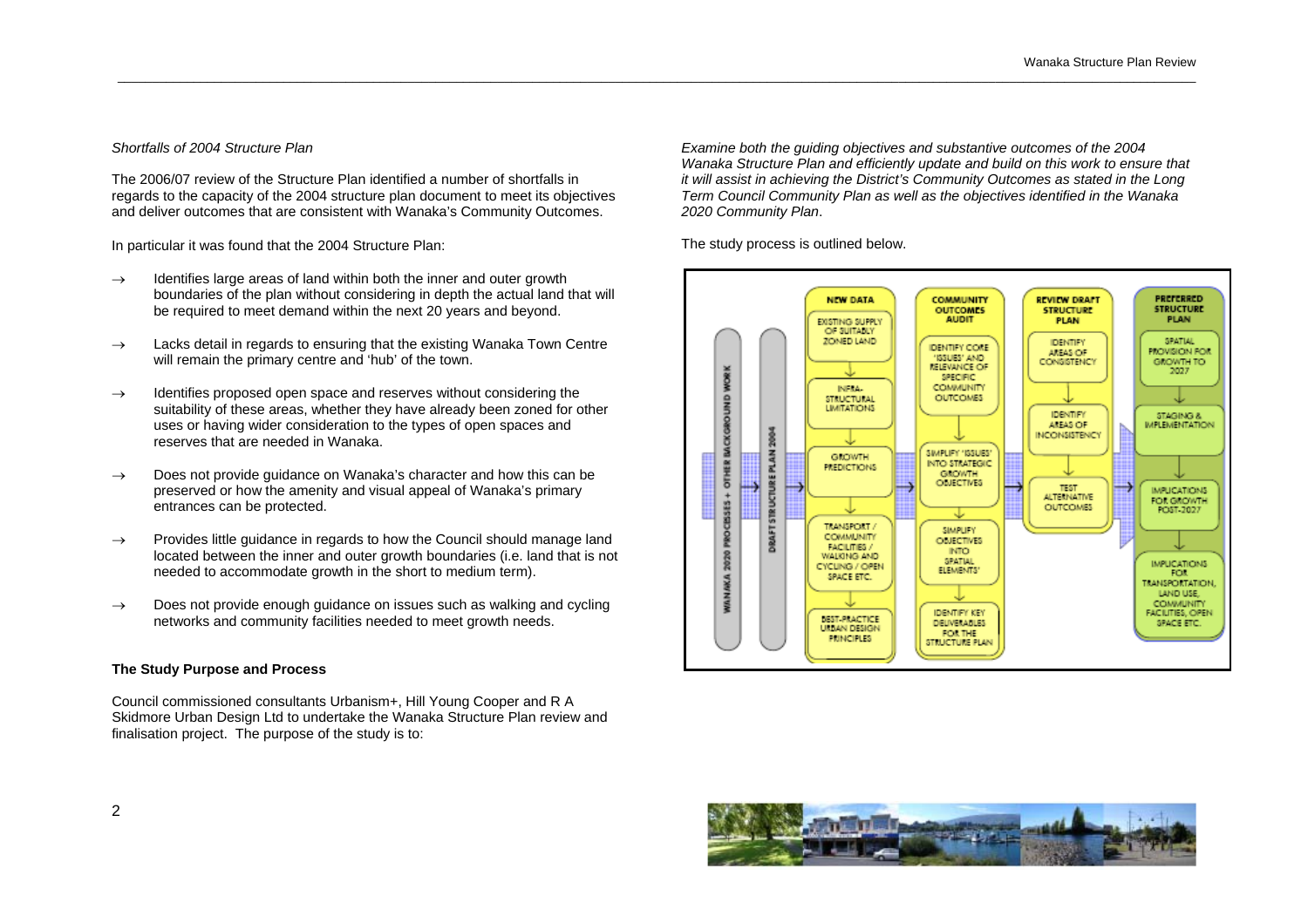# **Key Study Findings**

#### **Protecting Wanaka's Character and ensuring High Quality Urban Environments**

A primary aspect of this study has been to identify the key character elements that make Wanaka a unique and special place and to identify principles which aim to ensure that these characteristics can be retained while meeting demands for growth. These features include:

#### *The Natural Context*

- $\rightarrow$  The strong relationship of the town with the natural context, which is dominated by the mountains and Lake Wanaka and the way that they come together. The settlement sits within a relatively gentle landscape within this wider setting.
- $\rightarrow$  Glacial terraces are a distinctive feature of the low lying landscape of the settlement. Mt Iron is the locally dominant mountain feature within the settlement.
- $\rightarrow$  The Clutha and Cardrona Rivers form strong physical edges to the settlement however they are not highly visible from surrounding areas and are not strong features of the town itself.
- $\rightarrow$  The remaining hinterland of Wanaka is dominated by farming and general rural activities which have a long history and association with the area.

#### *The Settlement*

- $\rightarrow$  The early settlement of Wanaka developed along a grid structure, modified around the natural topography of terraces and contributing to the settlement's overall character.
- $\rightarrow$  The settlement developed as a holiday destination, leading to a relatively informal street character.
- $\rightarrow$  The older streets are generally wide and are typified by a less regimented arrangement of planting, a lack of kerbing and channelling and casually connecting pedestrian ways.

# *Green (open space) and Blue (waterways) Networks*

- $\rightarrow$  Wanaka is well served with major open spaces which contribute to the character of the town.
- $\rightarrow$  There is a strong connection and recurring link between existing green and blue networks with many parks and areas of open space accommodating or associated with water courses.

#### *The Town Centre*

- $\rightarrow$  The character of the town centre is derived from the scale and rhythm of built elements rather than a distinctive architectural style.
- $\rightarrow$  There are opportunities for stronger connections between the town centre and the lake.
- $\rightarrow$  Attention has generally been given to the use of locally relevant materials and forms.
- $\rightarrow$  Some built elements lack an effective relationship to the street.
- $\rightarrow$  There is a pattern of small lanes and courtvards within the town centre which could be built upon to create small informal spaces off the main street network.



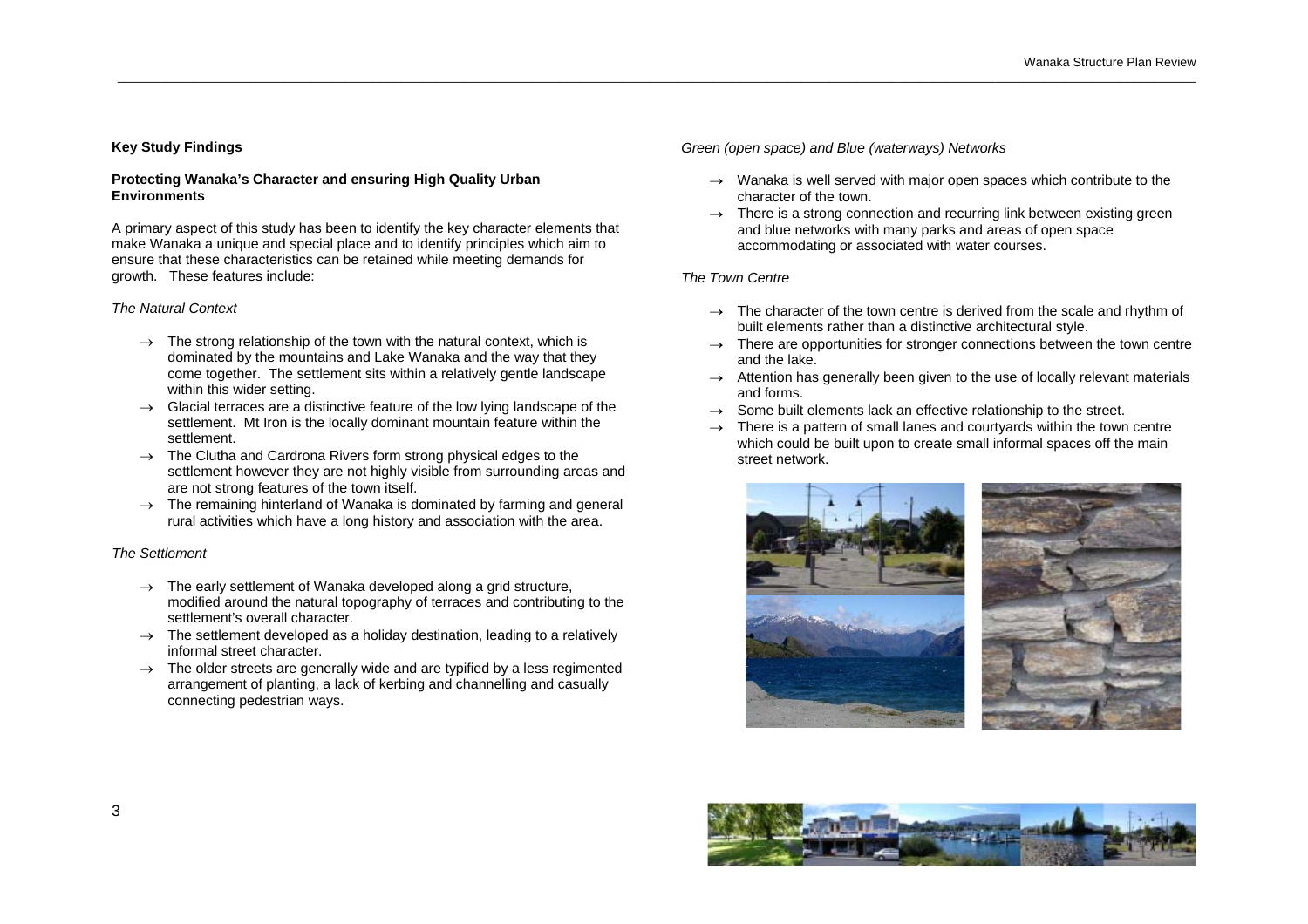# **Growth and Land Use Needs to 2026**

The usually resident population of Wanaka is expected to increase from approximately 5,100 in 2006 to around 11,300 in 2026. This is based on the Statistics NZ 'high growth' projections (2005 series). Long Term Council Community Plan projections for the Wanaka urban area to 2026 total 11,107 people, which is essentially the same as the Statistics NZ 'high growth' projections (2005 series). This translates to an increase of 6,200 people – more than double the town's current resident population.

Approximately 5,000 houses will be needed to accommodate a permanent population of approximately 11,500 people (rounded up from 11,300). In addition to this there will be demand for additional holiday homes/second homes in Wanaka which currently make up about 40% of all dwellings in the town and are estimated to make up approximately 30% of all houses by 2026. This means that a total housing stock of approximately 7,150 dwelling units could be needed by 2026, an increase of 3,700 dwelling units over the 2006 stock.

While a population of approximately 11,000 usually resident people is forecast to 2026, Long Term Council Community Plan projections for Wanaka estimate a peak day population of approximately 45,000 people in 2026 (comprising usually resident, private residences, commercial accommodation and day visitors). Accordingly, future land use and development in the township needs to cater for increasing visitor accommodation and service needs to 2026.

# *Future Demographics*

In terms of the range and types of housing that may be demanded by 2026 as well as demand for other services and activities; age specific population projections prepared by Statistics NZ for the Wanaka Area Unit provide a picture of the likely make up of the future population.

These projections (which are also based on a high growth rate) suggest an increase in all age groups, with a particular emphasis being the growth in the number of teenagers and the number of 40 to 60 year olds. There is also an increase in the number of older adults (over 65), and it is likely that as the range of services develop in the town and transport links increase, coupled with the general aging of the population, Wanaka will become a desirable retirement destination.

In terms of demand for services, the above projections suggest the likely growth of:

- $\rightarrow$  Retail services, particularly services providing for a wider range of domestic goods and services (e.g. clothing / footwear, appliances, household goods
- Educational facilities, particularly an additional primary school, and additional child care / kindergarten / play school facilities
- $\rightarrow$  Health and medical (GPs, plus some form of medical centre such as an accident and medical centre)
- $\rightarrow$  Community-related (meeting spaces, arts / culture, religious)

This will also affect the types of housing needed to accommodate the population with a likely growth in demand for smaller housing types on smaller, low maintenance sections.

#### *Dwelling Capacity*

\_\_\_\_\_\_\_\_\_\_\_\_\_\_\_\_\_\_\_\_\_\_\_\_\_\_\_\_\_\_\_\_\_\_\_\_\_\_\_\_\_\_\_\_\_\_\_\_\_\_\_\_\_\_\_\_\_\_\_\_\_\_\_\_\_\_\_\_\_\_\_\_\_\_\_\_\_\_\_\_\_\_\_\_\_\_\_\_\_\_\_\_\_\_\_\_\_\_\_\_\_\_\_\_\_\_\_\_\_\_\_\_\_\_\_\_\_\_\_\_\_\_\_\_\_\_\_\_\_\_\_\_\_\_\_\_\_\_\_\_\_\_\_\_\_\_\_\_\_\_\_\_\_\_\_\_

Demand for new houses in Wanaka out to 2026 will need to be accommodated by a mix of existing zoned land and new (greenfields) areas.

The Council's Dwelling Capacity Model indicates a realistic capacity within existing zoned areas for approximately 6,640 dwellings, based on 2006 figures. This capacity provides for an additional 3,176 dwellings, over and above the current number of dwellings.

# *Total Capacity of Existing Low Density and High Density Residential Zones*

Current urban zones (that is within the existing Wanaka high and low density residential areas) allow for approximately 2,530 dwelling units. However, since this figure was estimated it is likely that a further 200 units are likely to have been consented to, reducing the remaining capacity to around 2,330 units.

For the purposes of determining capacity for the next 20 years, it would be appropriate to assume that 80% of the above capacity will come onto the market (that is, be developed), and that 20% will be retained by landowners for long-term potential. This takes available "urban" capacity to 1,860 units.

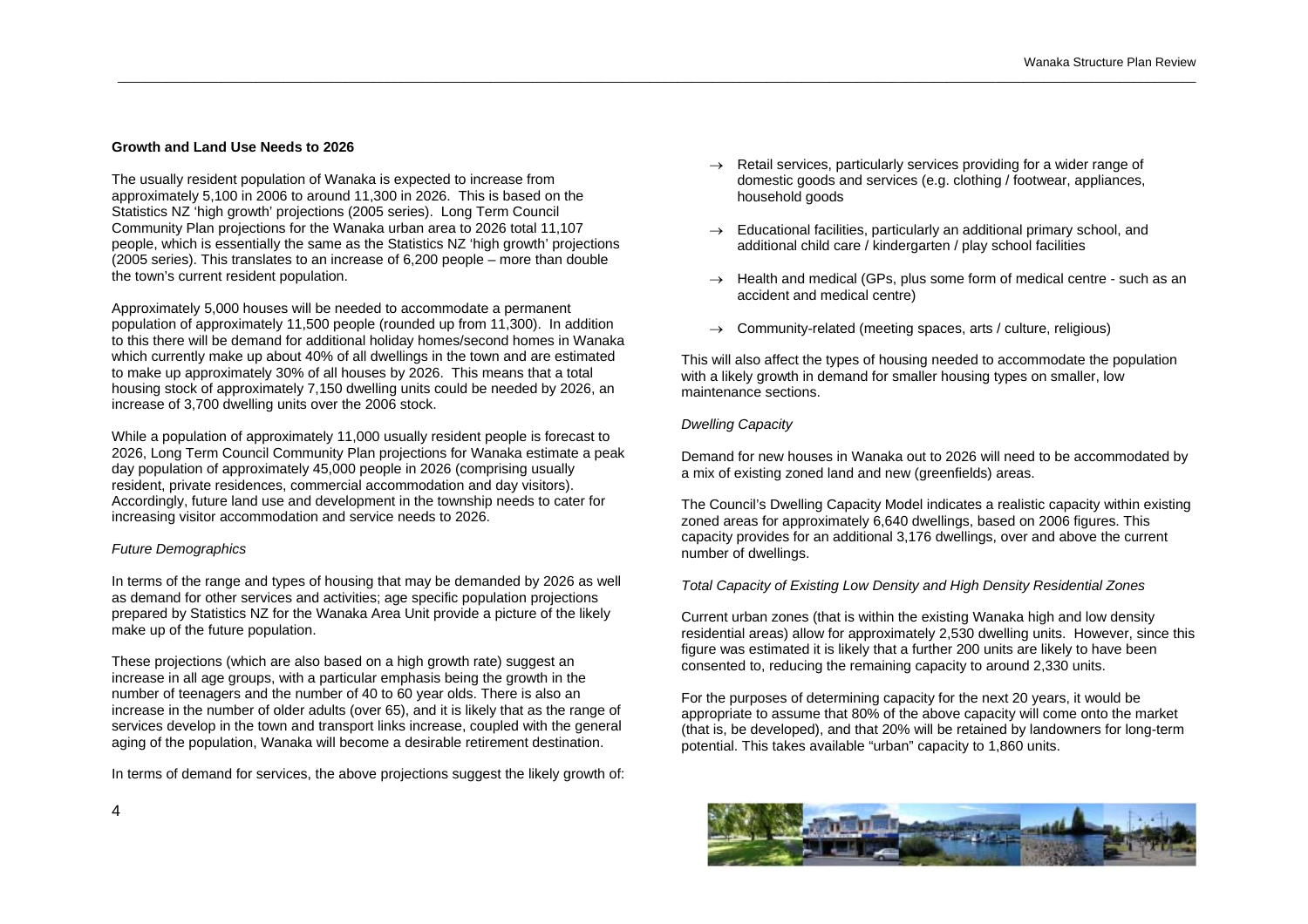Additional opportunities to be provided by recent Plan Changes (which are not included in the above figures) include the notified Kirimoko Block Plan Change which will add capacity for a further 350 sections (approximately) and the operative Riverside Stage 6 subzone which will add capacity for around another 250 sections. If it is assumed that 80% of this land is released for development over the next 20 years, this will provide an additional 480 sections. This means that available urban capacity is estimated to be in the order of 2,340 units.

# *Capacity of Existing Rural Residential/Rural Lifestyle Zones*

Within the existing Rural Residential and Rural Lifestyle Zones the Council's Dwelling Capacity Model indicates that there is residual capacity for approximately 640 rural residential and rural lifestyle sections. This takes the total estimated capacity of existing urban and rural zones to approximately 2,980 units, leaving a shortfall of approximately 720 units to meet 2026 requirements.

# *Demand for Visitor Accommodation*

Visitors will also make demands on land supply in terms of visitor accommodation units. Projections prepared as part of the Visitor Accommodation and Residential Amenity Issues and Options paper suggest a demand for around a further 1,800 commercial visitor accommodation units, out to 2026. These are units such as hotels, motels, 'lettable' apartments and purpose built residential units. In addition to this demand, is the on-going use of holiday / second homes for visitor accommodation purposes, caravan / camper van sites and home stays and bed and breakfast.

Although visitor accommodation activities of a smaller or domestic scale can be provided for within residential areas, as Wanaka grows there will be demand for larger scale activities and dedicated areas will be needed to accommodate them. These areas need to be conveniently connected to the settlement without dominating it.

The 1,800 commercial accommodation units may locate in residential areas, or in business areas. For the purposes of this study, it has been assumed that 40% of these units (730) will seek an (urban) residential environment, while the other 60% will be in larger complexes and developments close to or within town centre areas, or will need to be located in appropriate VA sub zones that are in close to proximity to transport links and activity hubs.

For the Rural Residential and Rural Lifestyle zones, it is assumed that visitor units will consist mostly of bed and breakfasts and home stays.

# *Providing a 20% Buffer*

\_\_\_\_\_\_\_\_\_\_\_\_\_\_\_\_\_\_\_\_\_\_\_\_\_\_\_\_\_\_\_\_\_\_\_\_\_\_\_\_\_\_\_\_\_\_\_\_\_\_\_\_\_\_\_\_\_\_\_\_\_\_\_\_\_\_\_\_\_\_\_\_\_\_\_\_\_\_\_\_\_\_\_\_\_\_\_\_\_\_\_\_\_\_\_\_\_\_\_\_\_\_\_\_\_\_\_\_\_\_\_\_\_\_\_\_\_\_\_\_\_\_\_\_\_\_\_\_\_\_\_\_\_\_\_\_\_\_\_\_\_\_\_\_\_\_\_\_\_\_\_\_\_\_\_\_

In addition to directly providing enough land to meet demand for new houses to meet population growth demands, the Structure Plan also provides for an additional 20% supply buffer.

The 20% buffer provides an allowance for faster growth than anticipated by the above projections. It also helps to ensure that land supply runs ahead of demand, helping to create a more efficient land market. While a larger buffer (such as 30%) could be used, an over supply of land presents as many problems as an undersupply. An over supply will reduce the incentive for developments to promote more compact, mixed forms of development, and reduces the ability to provide needed infrastructure in an integrated manner.

# *Development Options Considered*

Three options have been considered to best accommodate future growth needs in Wanaka. These are outlined below:

| <b>Options</b>                                                                                                                                                                 | Costs                                                                                                                                                                       | <b>Benefits</b>                                                                                                                                               |  |
|--------------------------------------------------------------------------------------------------------------------------------------------------------------------------------|-----------------------------------------------------------------------------------------------------------------------------------------------------------------------------|---------------------------------------------------------------------------------------------------------------------------------------------------------------|--|
| <b>Option1: Retain</b><br>current development<br>patterns, with a mix of<br>infill and new<br>(greenfields) growth for<br>both urban and rural/<br>residential<br>development. | Large amount of new<br>$\rightarrow$<br>zoned land required to<br>meet growth needs<br>(415ha).<br>Less<br>$\rightarrow$<br>efficient/sustainable<br>use of land resources. | Development patterns<br>$\rightarrow$<br>will be consistent with<br>current patterns in<br>Wanaka which could<br>assist in retaining the<br>town's character. |  |
| Option 2:<br>Accommodate all<br>required<br>development within<br>existing zones (no<br>additional greenfields<br>zoning).                                                     | $\rightarrow$ Insufficient capacity<br>and supply.<br>Assessments have<br>indicated that, due to<br>the age and location of<br>existing houses on<br>sections and the       | Benefits have not been<br>considered due to the<br>inability of this option to<br>meet supply requirements.                                                   |  |

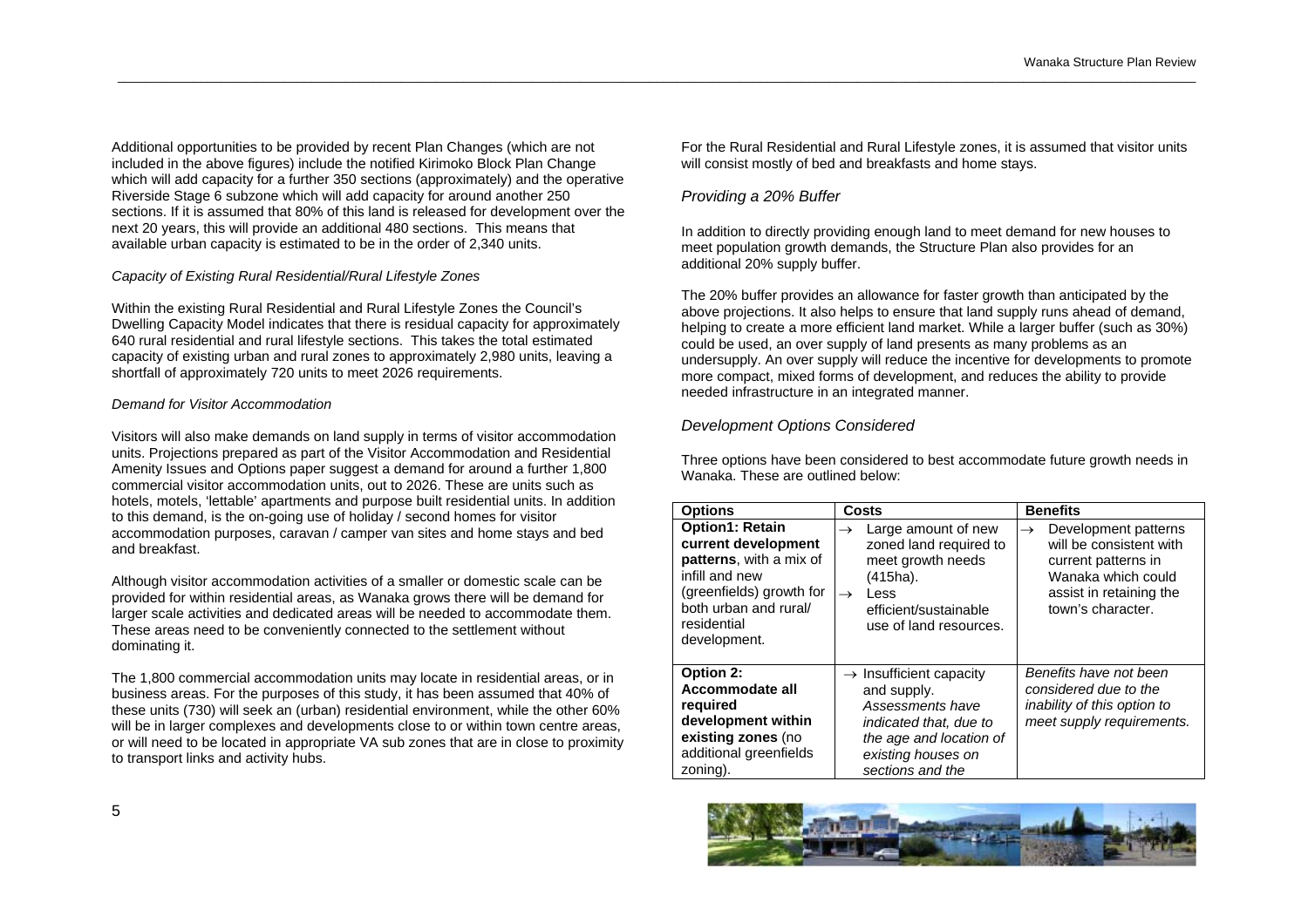| <b>Options</b>                                                                                                                                                                                              | Costs                                                                                                                                                   | <b>Benefits</b>                                                                                                                                                                                                                                                                                                     |
|-------------------------------------------------------------------------------------------------------------------------------------------------------------------------------------------------------------|---------------------------------------------------------------------------------------------------------------------------------------------------------|---------------------------------------------------------------------------------------------------------------------------------------------------------------------------------------------------------------------------------------------------------------------------------------------------------------------|
|                                                                                                                                                                                                             | landscape<br>characteristics of some<br>existing zones it is not<br>realistic for all the new<br>houses to be<br>accommodated within<br>existing zones. |                                                                                                                                                                                                                                                                                                                     |
| <b>Option 3: Mixed</b><br>approach: consolidate<br>some development in<br>existing rural<br>residential and rural<br>lifestyle zones (where<br>appropriate) and<br>continued infill and new<br>urban zones. | Landscape and<br>$\rightarrow$<br>character impacts<br>need to be carefully<br>managed.                                                                 | Reduced amount of<br>$\rightarrow$<br>new zoned land<br>required to meet growth<br>needs.<br>More<br>$\rightarrow$<br>efficient/sustainable<br>use of land resources.<br>Opportunity to retain<br>$\rightarrow$<br>development patterns<br>that are generally<br>consistent with<br>Wanaka's existing<br>character. |

# **Preferred Option: Option 3**

This option proposes that in order to provide for the more efficient use of land within Wanaka, the Council will provide for some development in new urban zones, while promoting consolidation of new dwellings into existing rural residential zones through rezoning of land for more intensive development ('upzoning') where this is considered achievable and appropriate (having consideration to potential landscape constraints).

The proposed structure plan/zoning map is included at the rear of this discussion document.

Under this option the Council will not provide for any additional Rural Residential or Rural Lifestyle zoning. This means that all of the residual demand for dwellings to 2026 will need to be accommodated within existing urban zones; new urban zones; existing rural residential zones (with some of these areas being identified for more intensive development) and additional Visitor Accommodation subzones.

An additional feature of this option is that it promotes slightly higher densities of development than are currently being achieved in Wanaka's urban zones. This aims to provide for a more diverse range of housing to meet the needs of the changing population while retaining the predominately low density character of Wanaka. Currently approximately 83% of all dwellings in Wanaka are conventional detached houses, most of which are located on sections about 800m<sup>2</sup> in size. Under Option 3 it is proposed to that:

 $\rightarrow$ 75% of dwelling units will be conventional single residential houses (at a density of 10 dwellings per hectare or average section size of  $800m^2$ )

\_\_\_\_\_\_\_\_\_\_\_\_\_\_\_\_\_\_\_\_\_\_\_\_\_\_\_\_\_\_\_\_\_\_\_\_\_\_\_\_\_\_\_\_\_\_\_\_\_\_\_\_\_\_\_\_\_\_\_\_\_\_\_\_\_\_\_\_\_\_\_\_\_\_\_\_\_\_\_\_\_\_\_\_\_\_\_\_\_\_\_\_\_\_\_\_\_\_\_\_\_\_\_\_\_\_\_\_\_\_\_\_\_\_\_\_\_\_\_\_\_\_\_\_\_\_\_\_\_\_\_\_\_\_\_\_\_\_\_\_\_\_\_\_\_\_\_\_\_\_\_\_\_\_\_\_

- $\rightarrow$ 15% of dwelling units will be detached and semidetached smaller house, townhouse and duplex style dwellings (at a density of 15 dwellings per hectare or average section size of approx.  $450 - 500m^2$
- $\rightarrow$ 10% of dwellings units will be medium to high density – ranging from semi-detached townhouse style units to apartments (at an overall average density of 25 dwellings per hectare or average section size of approx.  $300<sup>m²</sup>$







*\* Note the housing examples provided above are indicative only.* 

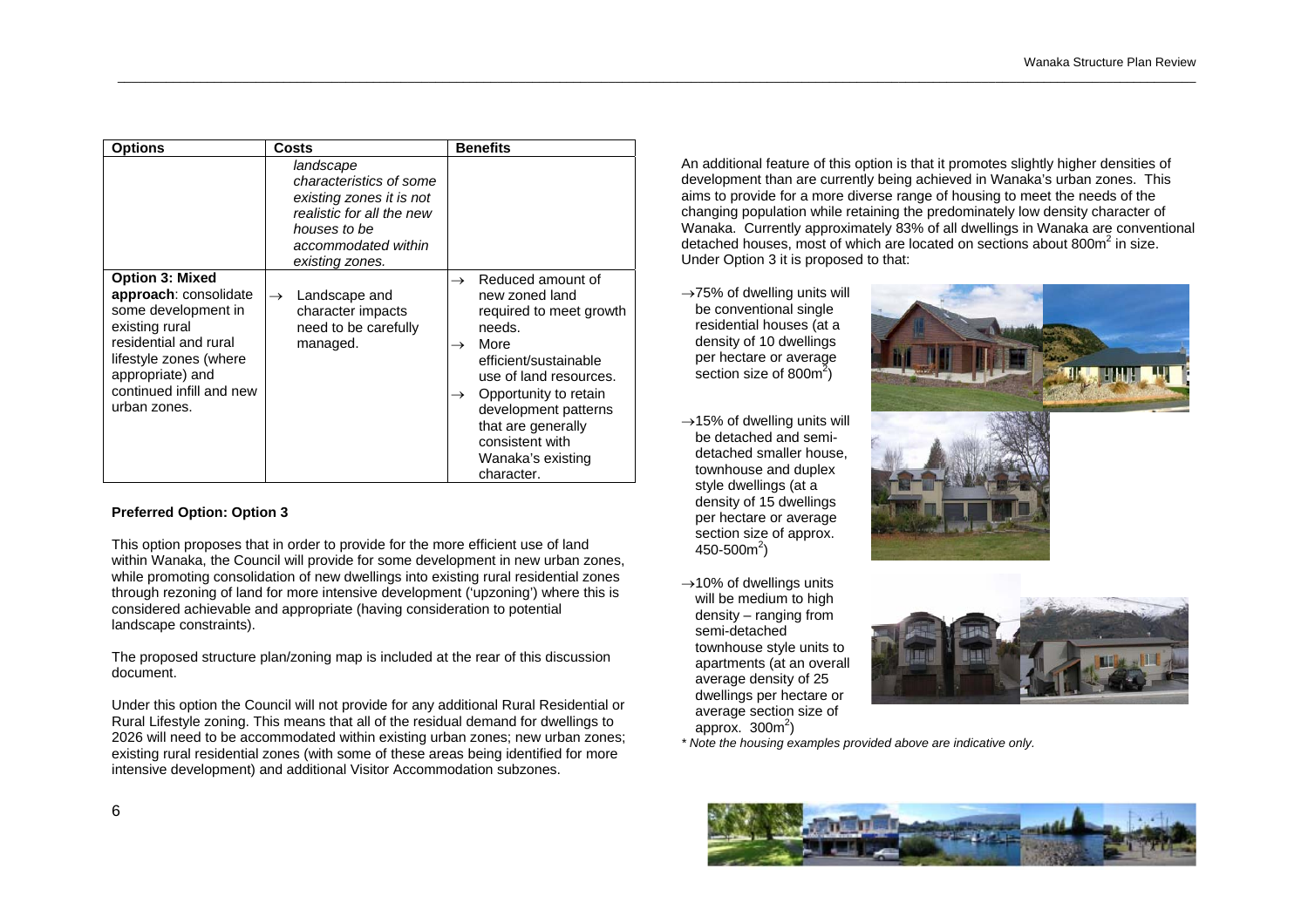Additional principles have been identified to ensure that any medium and higher density housing is appropriately located. These include:

- $\rightarrow$  Medium density housing will be encouraged to locate within 200m of a retail node.
- $\rightarrow$  All medium density housing developments should be in areas of high amenity such as fronting onto or within 200m of a neighbourhood park.
- $\rightarrow$  Apartments should only be developed within or immediately adjacent to (i.e. within 500m of) the existing town centre or the proposed second commercial centre.
- $\rightarrow$  Development of detached, single residential houses on densities that fall between conventional and medium/higher density housing (i.e. section sizes of approximately 300-450m2) should be discouraged as this can lead to 'squashed up' urbanism with large houses on lots that are too small to provide for effective outdoor areas. Semi detached dwellings such as duplexes and town houses are considered more appropriate for sections of this size.

# *Infrastructure and Open Space Needs*

To support a population of 11,000 people, additional infrastructure is required. The settlement is well placed in terms of future planning for additional water and wastewater facilities to meet growth demands to 2026. In particular, Project Pure is a new wastewater treatment plant to be constructed at the Wanaka Airport. It is expected that this facility will be fully operable by December 2008. Stormwater issues can be addressed within each development stage.

The settlement is also well served by the Wanaka airport, which is a key transportation asset to support the future needs of residents and visitors to the township.

The focus of this study is therefore on community (social), employment and transport infrastructure, and ensuring that the as the town develops, required infrastructure can be provided in an orderly and integrated manner.

The table below provides a summary of required additional infrastructure identified through the structure plan process. The list is not exhaustive.

\_\_\_\_\_\_\_\_\_\_\_\_\_\_\_\_\_\_\_\_\_\_\_\_\_\_\_\_\_\_\_\_\_\_\_\_\_\_\_\_\_\_\_\_\_\_\_\_\_\_\_\_\_\_\_\_\_\_\_\_\_\_\_\_\_\_\_\_\_\_\_\_\_\_\_\_\_\_\_\_\_\_\_\_\_\_\_\_\_\_\_\_\_\_\_\_\_\_\_\_\_\_\_\_\_\_\_\_\_\_\_\_\_\_\_\_\_\_\_\_\_\_\_\_\_\_\_\_\_\_\_\_\_\_\_\_\_\_\_\_\_\_\_\_\_\_\_\_\_\_\_\_\_\_\_\_

| Type of<br>infrastructure | <b>Detail</b>                                                                                                                                                                                                                                                                            |
|---------------------------|------------------------------------------------------------------------------------------------------------------------------------------------------------------------------------------------------------------------------------------------------------------------------------------|
| Community                 | Additional playing fields<br>٠<br>Indoor recreation centre<br>Possible aquatic centre<br>Expanded arts centre<br>Additional primary school<br>Pre school / day care<br>Medical (GP and A&M type centre)<br>Local reserves<br>Local neighbourhood centres (dairy, café,<br>bakery etc) x2 |
| Employment - related      | New commercial precinct, mixed business and<br>yard-based areas<br>New VA sub zones                                                                                                                                                                                                      |
| Transport                 | East / west distributor, i.e. road parallel to<br>Riverbank and Golf course Roads<br>Bus route / services linking key destinations<br>(town centres, schools, employment areas, VA<br>sub zones)<br>Pedestrian / walking routes                                                          |

This study also provides some direction in regards to open space needs by identifying indicative open space areas on a 'Green Network Plan'. The Green Network Plan is currently in the process of being finalised in response to submissions made and will be presented to Council for consideration in 2008.

**It is important to note that new development will be required to contribute to the future open space needs of the community**. However, detailed consideration of open space requirements will be undertaken at the time that the Structure Plan is implemented through relevant Plan Changes.

At a minimum of 4 ha per 1,000 people, given the projected growth of an additional 6,200 people, it is anticipated that between 2006 and 2026 there will be a need for

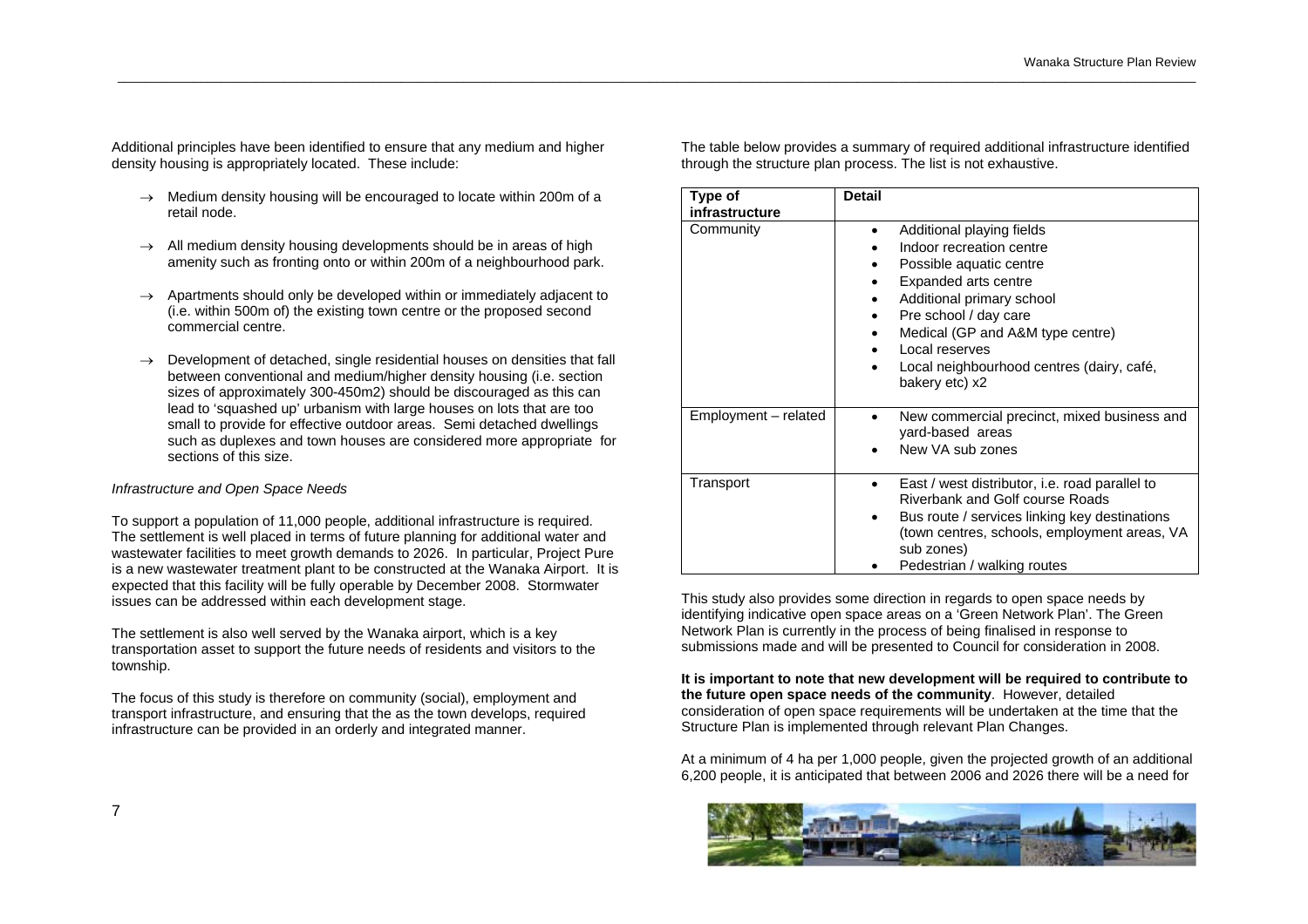at least 26ha of additional open space. If 50% of this figure is assumed to be local open space met within proposed residential areas, then there is around 12.5 ha which needs to be provided in larger open space areas.

# *Business/Commercial Land Needs*

In regards to provision for commercial land, the study has aimed to ensure that a range of employment opportunities are provided across varying business types and to provide for these activities in appropriate locations.

If Wanaka is to grow its employment base by providing more jobs it needs to provide additional land for light industrial and service related activities as the existing areas are almost fully occupied.

The 2006 Commercial Land Needs Study prepared by Hill Young Cooper for the Council predicted the need for an additional 30ha of zoned commercial land to be provided in Wanaka over the next 20 years. This was to be made up of additional 10ha of retail/commercial land, 10ha of mixed business land and 10ha of land for yard-based (industrial) activities.

This study has identified a need to identify this land and bring it onto the land market within the next 3 to 5 years. In particular, there is already considerable pressure for retail development to locate in the Anderson Heights business area, as well as in the Ballantyne Road area.

The additional mixed business land will provide opportunities for smaller scale workplaces and retail trade type operations, particularly those related to the construction industry. The yard-based area will offer opportunities for activities requiring larger sites, such as transport and freight distribution and construction related yard activities. Council is currently investigating a proposed Plan Change (Plan Change 32) to allow for yard based activities on the existing Ballantyne Road oxidation ponds site.

As with residential land, there will be a need for the Council to monitor development trends and to assess the rate of uptake of the business areas to be provided. Longer term (beyond the 20 year timeframe) there will be a need for additional business land. Some additional business land can be accommodated in the lower Ballantyne Road area. Other options in the longer term include new

business/industrial areas at Luggate (and other small communities) and / or close to the airport.

There is also a need for the Council to ensure that a degree of competition is enabled within the market by ensuring that development opportunities are not cornered by one land owner.

The Council has also requested that the revised Structure Plan provides guidance in regards to the appropriate location for future service (petrol) stations. In this regard the study proposes that future service stations should be located on either primary or secondary road routes and should be located to be easily accessible while ensuring that they are sited and designed to avoid adverse effects on the landscape, on local amenity and on the primary entrances to the town. Specific locations for service stations are most appropriately determined through detailed analysis as part of any Plan Change undertaken to implement the Structure Plan. However areas to be considered could include Cardrona Valley Road, State Highway 84, Ballantyne Road and Riverbank Road. Town centre locations should generally be avoided unless the facility can be designed to integrate with the fabric of the centre and avoid traffic conflict.

#### *New commercial area/ staging of retail development*

\_\_\_\_\_\_\_\_\_\_\_\_\_\_\_\_\_\_\_\_\_\_\_\_\_\_\_\_\_\_\_\_\_\_\_\_\_\_\_\_\_\_\_\_\_\_\_\_\_\_\_\_\_\_\_\_\_\_\_\_\_\_\_\_\_\_\_\_\_\_\_\_\_\_\_\_\_\_\_\_\_\_\_\_\_\_\_\_\_\_\_\_\_\_\_\_\_\_\_\_\_\_\_\_\_\_\_\_\_\_\_\_\_\_\_\_\_\_\_\_\_\_\_\_\_\_\_\_\_\_\_\_\_\_\_\_\_\_\_\_\_\_\_\_\_\_\_\_\_\_\_\_\_\_\_\_

In addition to business and yard based land, with population growth will come growth in demand for retail, including fine grain retail (smaller niche shops), convenience retail such as supermarkets and bulk retail such as furniture stores. While the existing Wanaka town centre still has some capacity for growth it was recognised in the Wanaka 2020 and 2004 Structure Plan that a new commercial area would be needed to meet this demand, in particular to cater for a new supermarket and other bulk retail development that can not be located within the existing town centre.

As previously outlined the Council's Commercial Land Needs study predicted that approximately 10ha of additional commercial/retail land would be needed to meet Wanaka's growth needs over the next 20 years. Further detailed analysis undertaken by the land owner and reviewed by the Council has indicated that this could be higher (up to 13 hectares) to accommodate a range of retail uses including large format retail.

**As a comparison, the 2006 Commercial Land Needs Study indicated that the area of the existing town/commercial centre is approximately 10 hectares,** 

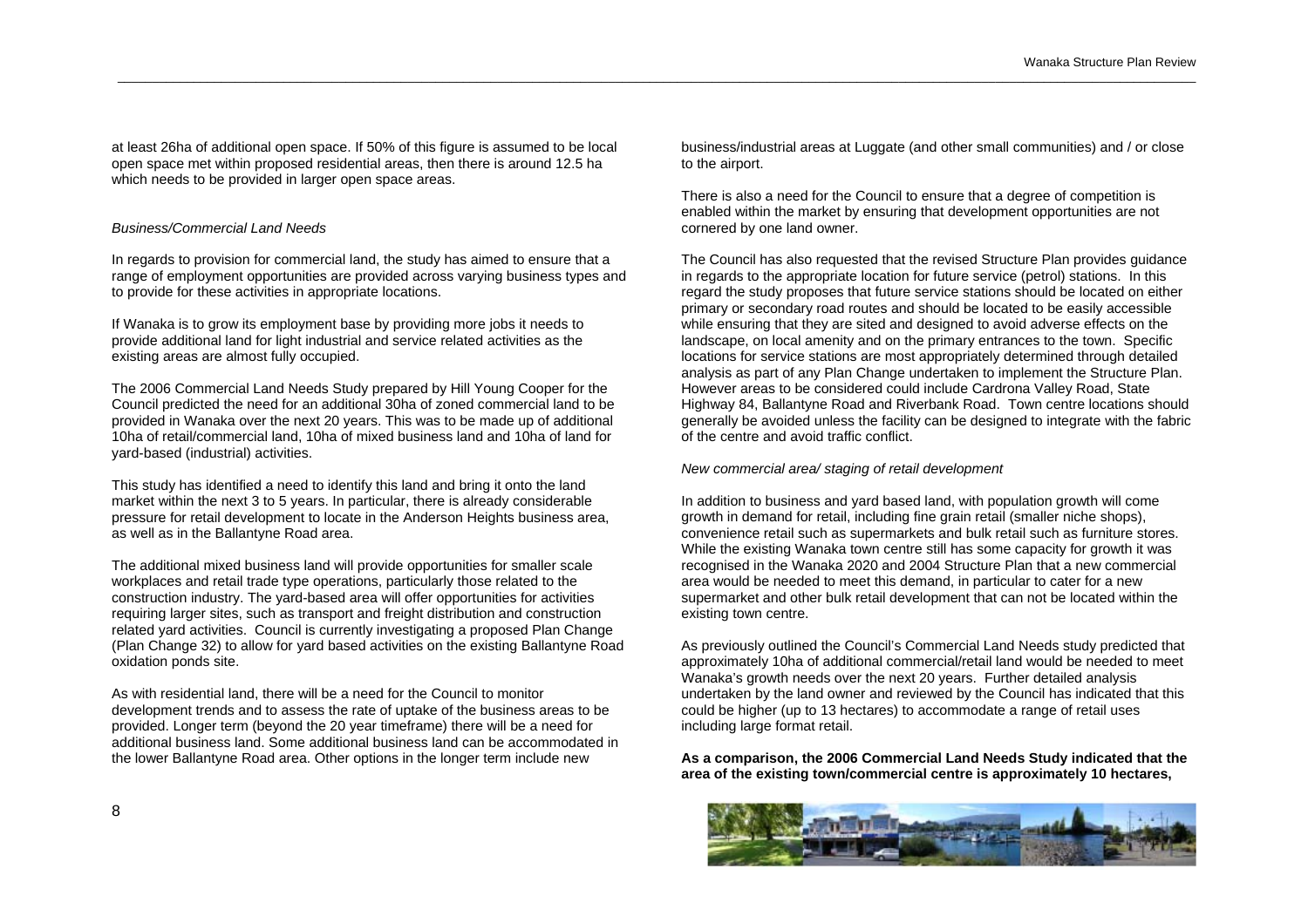# **while the area of the existing Remarkables Park Centre in Queenstown (including roads, car parks etc) is approximately 5.2 hectares.**

\_\_\_\_\_\_\_\_\_\_\_\_\_\_\_\_\_\_\_\_\_\_\_\_\_\_\_\_\_\_\_\_\_\_\_\_\_\_\_\_\_\_\_\_\_\_\_\_\_\_\_\_\_\_\_\_\_\_\_\_\_\_\_\_\_\_\_\_\_\_\_\_\_\_\_\_\_\_\_\_\_\_\_\_\_\_\_\_\_\_\_\_\_\_\_\_\_\_\_\_\_\_\_\_\_\_\_\_\_\_\_\_\_\_\_\_\_\_\_\_\_\_\_\_\_\_\_\_\_\_\_\_\_\_\_\_\_\_\_\_\_\_\_\_\_\_\_\_\_\_\_\_\_\_\_\_

An additional key issue to be addressed in this study is the staging of the proposed new commercial/retail area to ensure that its growth would be complementary to the existing town centre, rather than undermine it. In this regard a cap should be placed on retail floor space (in the vicinity of 12,000 square metres) in the new commercial area adjacent to SH84 up to the period of 2016 to allow for the centre to be established and achieve some critical mass, but not to an extent that it is likely to draw trade away from the existing town centre. Other activities – such as office, visitor accommodation – would be additional to this. Appropriate District Plan provisions will be required to secure this staging.

It is critical that the new commercial area is well designed so it compliments, rather than detracts from, the character of the Wanaka township. Appropriate urban design treatments will need to be considered in detail as part of a future Plan Change process.

For the longer term, post 2026, the new commercial area should be designed so that it can grow to meet foreseeable demands, once the proposed zones introduced through the structure plan are developed. To this end, it would be appropriate to identify a further 5ha as future retail/commercial, but to defer the operation of this zoning.

*Total Projected Land Demands*

| <b>Activity</b>                                   | <b>Description</b>                                                                                                                                                                                                     | Approx.<br>area<br>gross<br>(ha) |
|---------------------------------------------------|------------------------------------------------------------------------------------------------------------------------------------------------------------------------------------------------------------------------|----------------------------------|
| Conventional<br>suburban (low<br>density) housing | This refers to single residential houses on<br>average section sizes of approx. 800m <sup>2</sup>                                                                                                                      | 139                              |
| Medium/high<br>density housing                    | This typically refers to semi-detached/townhouse<br>style dwellings on average section sizes of 450-<br>500m <sup>2</sup> to more intensive dwelling/apartment<br>development on sections of approx. 300m <sup>2</sup> | 25                               |
| New commercial<br>area (adjacent to               | This is the proposed new commercial area<br>identified through the previous Wanaka 2020 and                                                                                                                            | 13                               |

| <b>Activity</b>                       | <b>Description</b>                                                                                                                                                                                                                                                                                                                                                                                                                                                                            | Approx.               |
|---------------------------------------|-----------------------------------------------------------------------------------------------------------------------------------------------------------------------------------------------------------------------------------------------------------------------------------------------------------------------------------------------------------------------------------------------------------------------------------------------------------------------------------------------|-----------------------|
|                                       |                                                                                                                                                                                                                                                                                                                                                                                                                                                                                               | area<br>gross<br>(ha) |
| SH84)                                 | Structure Plan processes.                                                                                                                                                                                                                                                                                                                                                                                                                                                                     |                       |
| Deferred new<br>commercial area       | This refers to land within the new commercial<br>area which will be set aside to enable future<br>expansion of the centre when required.                                                                                                                                                                                                                                                                                                                                                      | 5                     |
| Neighbourhood<br>centres              | These are small scale commercial centres<br>providing for the daily needs of the local<br>population. The aim is to provide these centres<br>within walking distance of residential areas and/or<br>close to other community facilities to avoid people<br>being required to drive to the town centre or other<br>commercial areas to buy daily items. These<br>areas may also be suitable to accommodate<br>small scale community or educational facilities,<br>such as child care services. | 2                     |
| Mixed business                        | This provides for primarily light industrial, trade,<br>retail-trade, showroom and service related<br>activities but generally excludes residential<br>activities and other retailing.                                                                                                                                                                                                                                                                                                        | 10                    |
| Yard-based<br>business                | The purpose of such an area would be to provide<br>a suitable location for yard and transport-based<br>activities. This refers to activities which require<br>extensive land areas and includes uses such as<br>transport and freight distribution, car rental yards<br>and construction related yard and storage<br>activities                                                                                                                                                               | 10 <sup>1</sup>       |
| Primary school                        | This refers to land that may be required to<br>accommodate an additional primary school in the<br>future.                                                                                                                                                                                                                                                                                                                                                                                     | 3                     |
| Playing fields /<br>larger open space | This is land that will be required to provide for<br>larger open space areas/playing fields within the<br>20 year period. This excludes local and<br>neighbourhood parks (provision for which has<br>been incorporated into the residential land<br>figures). The appropriate location of playing                                                                                                                                                                                             | 12                    |

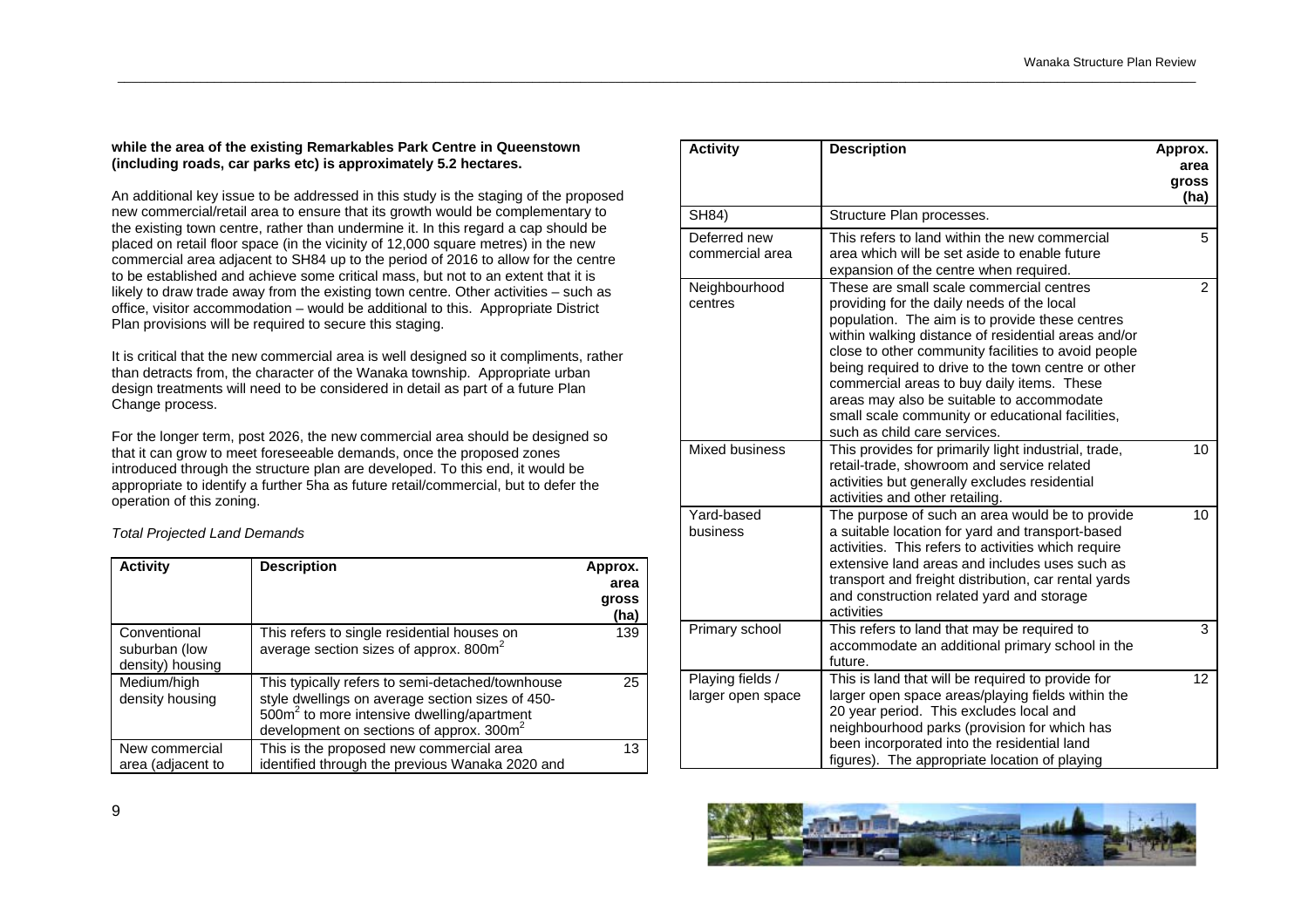| <b>Activity</b>                                                                            | <b>Description</b>                                                                                                                                                                                                                                                                                                                                                                                                                                                                                                                                                                                                                                                                                                                                                                                              | Approx.<br>area<br>gross<br>(ha) |
|--------------------------------------------------------------------------------------------|-----------------------------------------------------------------------------------------------------------------------------------------------------------------------------------------------------------------------------------------------------------------------------------------------------------------------------------------------------------------------------------------------------------------------------------------------------------------------------------------------------------------------------------------------------------------------------------------------------------------------------------------------------------------------------------------------------------------------------------------------------------------------------------------------------------------|----------------------------------|
|                                                                                            | fields/larger open space areas will be determined<br>in conjunction with the Council's Recreation<br>Strategy.                                                                                                                                                                                                                                                                                                                                                                                                                                                                                                                                                                                                                                                                                                  |                                  |
| Visitor<br>Accommodation<br>sub zones                                                      | These areas will provide for demand for larger<br>Visitor Accommodation complexes and<br>developments (that are not suitable to be located<br>within other residential areas). They are located<br>close to or within town centre areas and in close<br>to proximity to transport links and activity hubs.                                                                                                                                                                                                                                                                                                                                                                                                                                                                                                      | 20                               |
| Urban landscape<br>protection (rezone<br>from rural<br>residential and rural<br>lifestyle) | This refers to areas that have been identified as<br>suitable to accommodate some urban<br>development, but which also have landscape<br>values which will need careful consideration and<br>protection. These areas are envisaged to provide<br>for some town house and medium density<br>housing in areas of low landscape sensitivity<br>while areas of high landscape sensitivity are<br>protected from development. This could result in<br>some 'cluster' forms of development. It is<br>estimated that, using this approach, these areas<br>could achieve an average housing density of<br>approximately 5 dwellings per hectare, however<br>final densities and areas of landscape protection<br>will need to be carefully defined through<br>professional assessments when these areas are<br>rezoned. | 130                              |
| Total                                                                                      |                                                                                                                                                                                                                                                                                                                                                                                                                                                                                                                                                                                                                                                                                                                                                                                                                 | 369                              |

# **Key Recommendations**

1. The Structure Plan is updated to reflect the growth figures identified through the residential, visitor accommodation and commercial land use needs outlined above. This results in the inner growth boundary being amended from the line identified in the 2004 Structure Plan.

2. The Structure Plan will not incorporate a detailed 'staging plan', but will consider preferred staging principles when the structure plan is implemented into the District Plan. Initial investigations indicate that urban development is preferred south of the existing golf course (bound by SH84 and Ballantyne Rd), while development in the proposed Urban Landscape Protection Zone north of Aubrey Road is preferred over other land contained in this zone in the structure plan area.

- 3. The Structure Plan identifies indicative areas of open space on the 'Green Network Plan', which will be finalised in 2008. Open space will be required as future development proceeds. However, the specific area and location of open space provision will be considered in detail at the Plan Change and resource consent/subdivision stage.
- 4. The Structure Plan will identify potential locations for neighbourhood centres and other key community facilities. Proposed neighbourhood centres are currently shown on the Structure Plan map as small areas of commercial/retail. An appropriate location for a further neighbourhood centre will in the vicinity of Plantation Road/Aubrey Road will be considered prior to implementing the structure plan into the District Plan.
- 5. The land that is located outside the inner (20 year) growth boundary but within the outer growth boundary will be identified as remaining Rural General as it is currently not needed to meet the 20 year growth needs. This aims to clearly signal to the community and landowners that this land is not considered suitable for additional development within the short to medium term future. Future guidance on the appropriate use of this land will be considered at the implementation stage.
- 6. The revised Structure Plan has removed the 'buffer zone' identified in the 2004 Structure Plan. This is due to the lack of a detailed assessment to determine either the most appropriate location of the buffer zone or provide guidance on the types of uses that may be appropriate within the area in the future. Rather than identify the area as a buffer zone the revised Structure Plan proposes that this land remains outside the inner growth boundary and continues to be zoned Rural General until such a time that additional zoning is required. At this time a detailed landscape assessment should be undertaken to determine the capacity of the area to accommodate additional development.

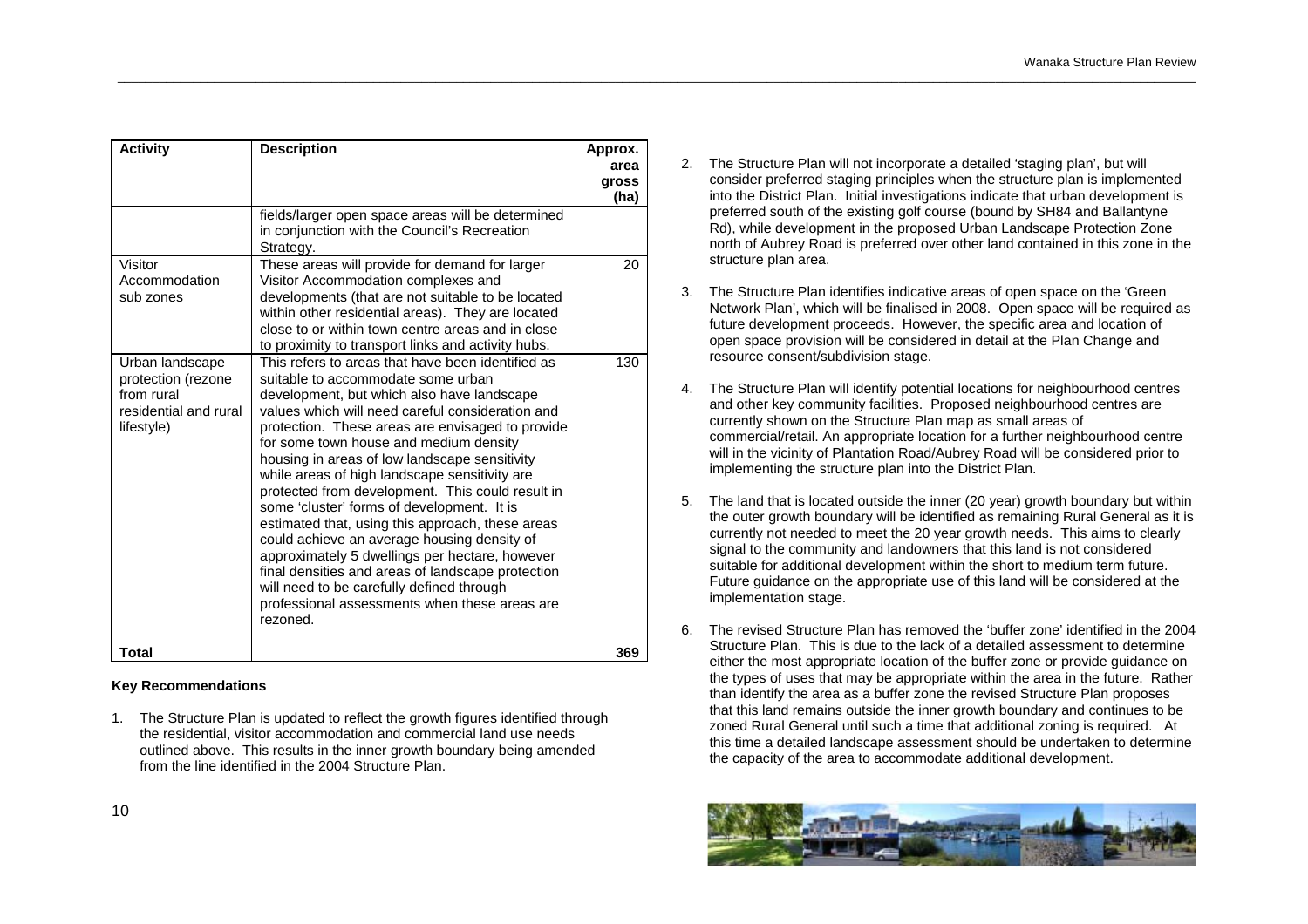- 7. Existing developed and zoned land has been specifically classified as such on the Structure Plan for clarity except where it is proposed by the Structure Plan to amend the existing zoning. This is not intended to preclude infill development from occurring in these areas in the future, but recognises that there are some constraints to significant infill in the short to medium term due to the location, siting and age of the existing housing stock in many of these areas. However, this may change over time and additional opportunities for infill and intensification of existing zones should be reassessed when the Structure Plan is reviewed in the future. Furthermore, separate investigations are currently being progressed to assist in identifying appropriate areas for higher density residential development.
- 8. The revised Structure Plan will not specifically identify areas for 'mixed use' development (except on Cardrona Valley Road) but rather simply identifies areas suitable for business/commercial development and areas suitable for residential development. This does not preclude some mixed use development occurring in association with business and commercial areas (where appropriate) however it is considered most appropriate to identify the exact location and size of these areas through the rezoning process.
- 9. The Structure Plan identifies land on the southern side of Brownston St as being subject to further study, in particular whether this land is suitable for commercial and/or visitor accommodation activities.
- 10. The Structure Plan identifies 'Plantation Forest' as a potential landscape protection area. This highlights the landscape sensitivity of this area as well as its potential to contribute to open space and recreation networks. The structure plan shows private land surrounding Mt Iron as existing Rural General, but recognises that landscape protection should be considered as part of a separate process given the landscape significance of this feature in the Wanaka landscape.
- 11. The revised Structure Plan identifies a proposed 'Urban/Landscape Protection' area in the north east of the proposed structure plan area. The 2004 Structure Plan identified this area as open space. This area is considered suitable for development due to its proximity to community and education facilities and to future public transportation linkages. It also reflects the fact that this area is already zoned for rural residential purposes, which is not considered to be an efficient use of the land (and also precludes its use for recreation/open space). The Urban/Landscape Protection area has been shown immediately fronting

Aubrey Road, however the exact location of future development should be determined further during the Plan Change process. The outer growth boundary adjacent to the Clutha River has been amended (located further south to the 2004 structure plan) in recognition of the need to protect this land from inappropriate development.

- 12. The revised Structure Plan identifies a proposed 'Urban/Landscape Protection' area in the vicinity of Studholme Road. This reflects the suitability of this area to accommodate future residential development while recognising that this area has some landscape sensitivities which will require careful assessment when the land is rezoned.
- 13. The Structure Plan has been refined to be consistent with the outcomes of the Wanaka Transportation and Parking Study.

*Retaining Wanaka's Landscape Character* 

\_\_\_\_\_\_\_\_\_\_\_\_\_\_\_\_\_\_\_\_\_\_\_\_\_\_\_\_\_\_\_\_\_\_\_\_\_\_\_\_\_\_\_\_\_\_\_\_\_\_\_\_\_\_\_\_\_\_\_\_\_\_\_\_\_\_\_\_\_\_\_\_\_\_\_\_\_\_\_\_\_\_\_\_\_\_\_\_\_\_\_\_\_\_\_\_\_\_\_\_\_\_\_\_\_\_\_\_\_\_\_\_\_\_\_\_\_\_\_\_\_\_\_\_\_\_\_\_\_\_\_\_\_\_\_\_\_\_\_\_\_\_\_\_\_\_\_\_\_\_\_\_\_\_\_\_

- 14. A high amenity network of open space and recreation spaces should be provided to ensure that the settlement retains a strong connection to the adjacent landscape.
- 15. Maintain existing view corridors that offer high amenity landscape interpretation opportunities.
- 16. Limit development in areas identified as having landscape sensitivity and encourage development in the most logical, convenient and less sensitive areas of the town.
- 17. Additional landscape evaluation should be carried out at the time of the next District Plan review in relation to Mt Iron to determine whether the feature should be classified as an Outstanding Natural Landscape/Feature.

*Retaining the Character of the Settlement* 

- 18. Provide for street layouts that are legible and interconnected.
- 19. Ensure that the layout of new development areas responds to the site context, site characteristics, setting, landmarks and views.

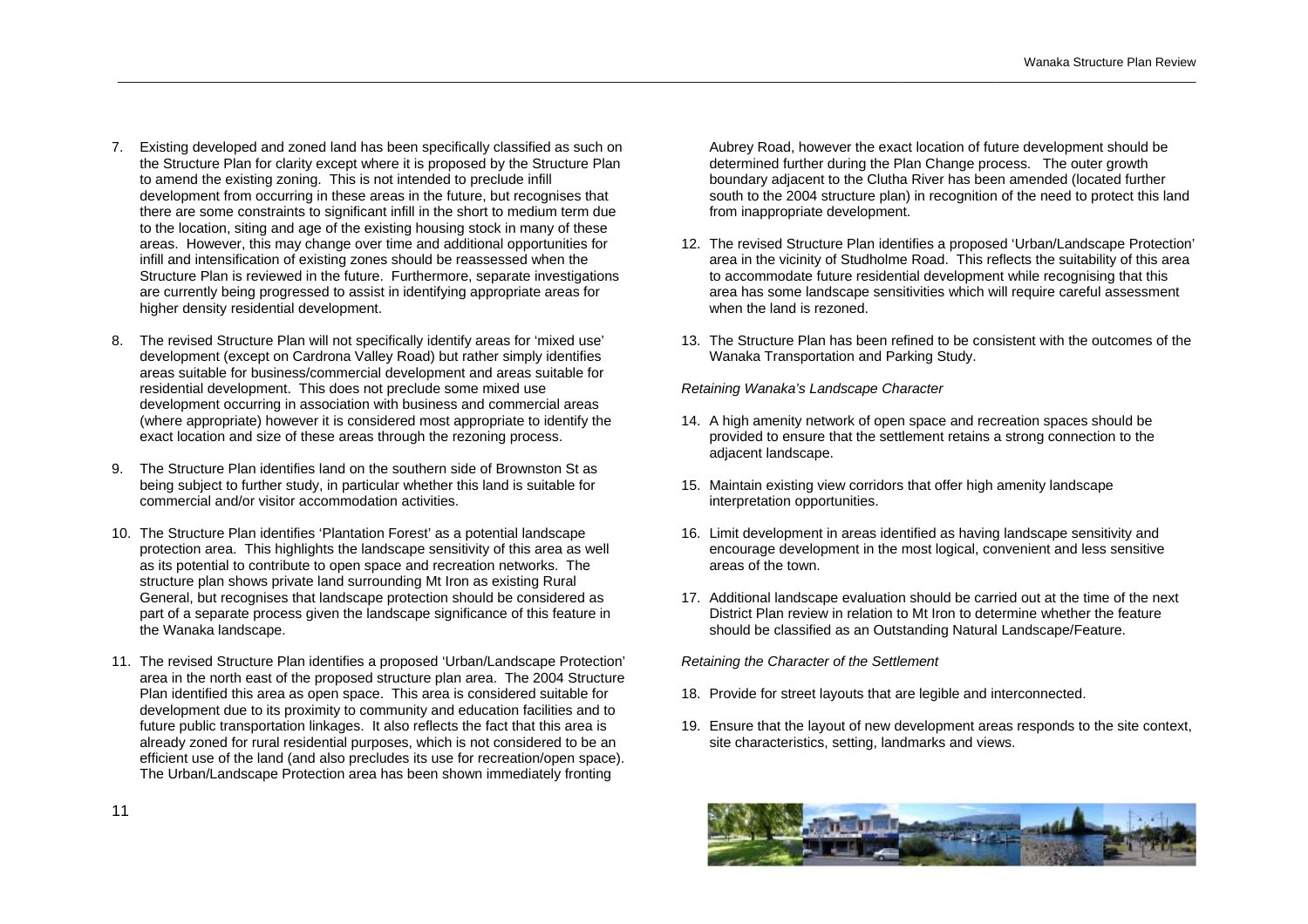- 20. Ensure that the layout of new development areas creates a strong sense of place that reflects the character of the existing settlement. In particular local streets should reflect a sense of 'informality' with a less regimented arrangement of planting, a lack of kerbing and channelling and casually connecting pedestrian ways where practicable. The use of drainage swales should also be considered where possible. Design covenants could be used in new subdivisions to assist in achieving a specific character.
- 21. Discourage solid front boundary fencing or walls to provide for clear and direct frontage with the road.
- 22. Invest in landscaping and ensure that District Plan controls such as those related to building and site coverage are appropriately enforced.
- 23. Ensure that any higher density development is appropriately designed and located to enable for diversity of housing choice while retaining the overall low density character and feel of the settlement.
- 24. Encourage all development to be appropriately oriented to maximise solar access.
- 25. Identify appropriate areas/sites along primary or secondary road routes to accommodate future service (petrol) stations and ensure that these stations are appropriately sited and designed to reduce potential adverse effects on the landscape, amenity and on entrances into the town.

# *Protecting and Enhancing Entrances to the Town*

- 26. The rural character of the key entrances to the town should be retained and protected through appropriate zoning and provision for landscaping.
- 27. Opportunity for additional landscaping to be undertaken to further define the major entrances to the town.

# *Movement Networks*

It is noted that the revised Structure Plan is consistent with the outcomes of Wanaka Transportation and Parking Study. However, in relation to movement networks, the Structure Plan review has also made the following recommendations:

28. All new development areas should:

\_\_\_\_\_\_\_\_\_\_\_\_\_\_\_\_\_\_\_\_\_\_\_\_\_\_\_\_\_\_\_\_\_\_\_\_\_\_\_\_\_\_\_\_\_\_\_\_\_\_\_\_\_\_\_\_\_\_\_\_\_\_\_\_\_\_\_\_\_\_\_\_\_\_\_\_\_\_\_\_\_\_\_\_\_\_\_\_\_\_\_\_\_\_\_\_\_\_\_\_\_\_\_\_\_\_\_\_\_\_\_\_\_\_\_\_\_\_\_\_\_\_\_\_\_\_\_\_\_\_\_\_\_\_\_\_\_\_\_\_\_\_\_\_\_\_\_\_\_\_\_\_\_\_\_\_

- $\rightarrow$  Provide for a connected street network which allows for a choice of routes and reduced travel distances.
- $\rightarrow$  Facilitate and encourage walking and cycling.
- $\rightarrow$  Safe feeling footpaths and cycle facilities.
- $\rightarrow$  Provide for urban blocks that are relatively small to facilitate and encourage walking.
- $\rightarrow$  Ensure suitable provision is made in road reserves to provide attractive and safe feeling footpaths.
- $\rightarrow$  Ensure provision of adequate pedestrian and cycling facilities in accordance with relevant standards.
- $\rightarrow$  Provide for street networks that are easily understood by users.
- $\rightarrow$  Promote the viability and attractiveness of non-motorised modes of transport.
- $\rightarrow$  Provide for high amenity pedestrian and cycle routes with good visual surveillance.
- $\rightarrow$  Provide adequate lighting that is appropriate and responsive to the characteristics of each locality.
- 29. Provide for improved lake access and integration between pedestrian and cycle routes around the edge of the settlement with penetrations into the urban 'core'. These should be consistent with the routes identified in the Upper Clutha Walking and Cycling Strategy and should be augmented through the identification of appropriate local linkages through the rezoning and resource consent processes.
- 30. Ensure that infrastructure in the settlement is developed in a manner which allows for the future provision of public transport, particularly along any proposed public transportation routes that are identified through the Wanaka Transportation and Parking Study.
- 31. Provide for safe pedestrian crossing facilities to reduce the time people, especially the elderly and children, are required to wait to cross the road.
- 32. Undertake specific work to:
	- $\rightarrow$  Slow traffic on Ardmore Street and the town centre.



12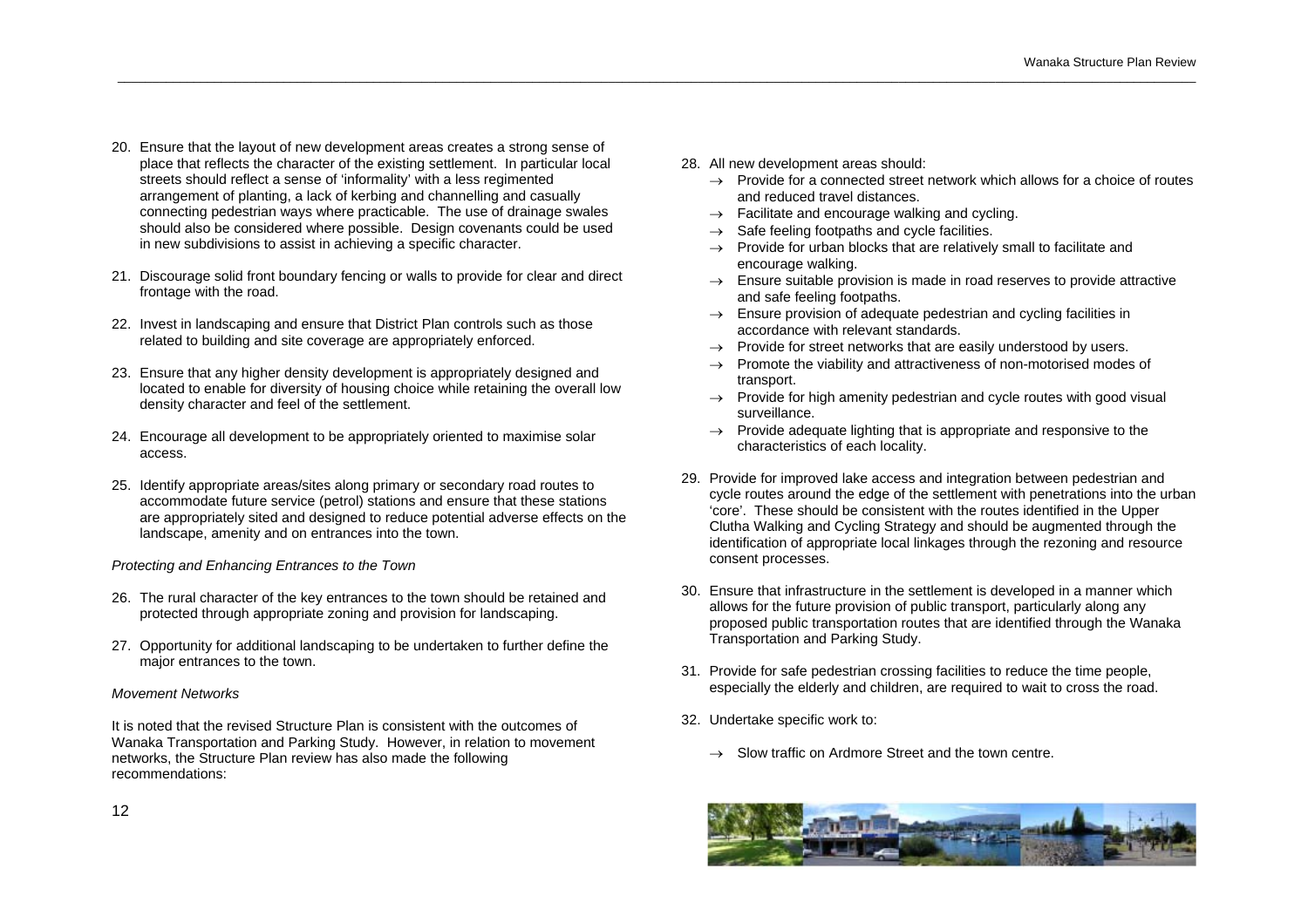- $\rightarrow$  Redesign Ardmore Street to increase amenity and pedestrian safety and to facilitate pedestrian movement to the lake foreshore.
- $\rightarrow$  Reduce traffic volumes on Lakeside Drive (note this is a key objective of the Transportation and Parking Study).
- $\rightarrow$  Identify opportunities for more on street parking and defined parking areas in the town centre.

*Providing for High Quality Green (open space) and Blue (water) Networks* 

- 33. Provide for an integrated series of open spaces at regular intervals and with direct linear visual connections, providing a high degree of appeal, amenity and useability. In new areas these areas should be identified through the rezoning process.
- 34. Develop an open space network that provides for a full range of active and passive recreational opportunities. This includes adequate provision of recreation facilities such as indoor and outdoor active recreation facilities. It is noted that the Council is currently preparing a Recreation Strategy in regards to this.
- 35. Use street trees and heavy landscaping where a street also forms part of a green network.
- 36. Ensure the provision of adequate local/neighbourhood parks and reserves which provide for local active and passive recreational needs (such as playgrounds) while also contributing to local neighbourhood character and amenity. These areas can incorporate a range of types of spaces including both traditional 'green' or soft spaces in residential areas and harder paved squares in town centre or commercial environments. These areas should be identified and provided for through the rezoning and resource consent processes.
- 37. Integrate the 'green' and 'blue' networks in the town, particularly along the Clutha and Cardrona Rivers.
- 38. Manage stormwater in low impact ways that respect water quality and the quality of the receiving environment.
- 39. Coherently incorporate the design of stormwater infrastructure into development so that it reinforces rather than detracts from amenity.
- 40. Incorporate the lake back into the settlement so that it is seen as part of the town rather than just a natural edge. There are particular opportunities to achieve this in and around the town centre.

*Providing a Vital Town Centre* 

- 41. Ensure that the town centre provides for diverse retail, commercial and community activities and services which meet the 'every day' needs of the population.
- 42. Maintain the role of the town centre as the arts and civic heart of the community. A new arts centre should be developed in the town centre to facilitate this. Where practicable, community facilities should be located in the town centre to strengthen its identity as the core community and commercial hub.
- 43. Adopt a clear policy direction specifying the role of the existing town centre as opposed to the role of the new commercial area adjacent to State Highway 84.
- 44. Enable the town centre to develop to its capacity and maintain its viability by ensuring that the release of additional commercial land in the new commercial area is appropriately staged by a floor space control (in the order of 12,000 square metres as an initial stage). The new commercial area must also be of high quality design that provides for a functional, integrated and attractive precinct sympathetic to the character of Wanaka.
- 45. Ensure that the town centre is protected from the overdevelopment of Visitor Accommodation and that these uses are encouraged to locate in other appropriate areas (to be further considered as part of Plan Change 23).
- 46. Develop a targeted strategy to address parking problems in the town centre, particularly during peak winter and summer periods, while ensuring that there is not an overprovision of parking that will reduce the overall amenity of the centre.

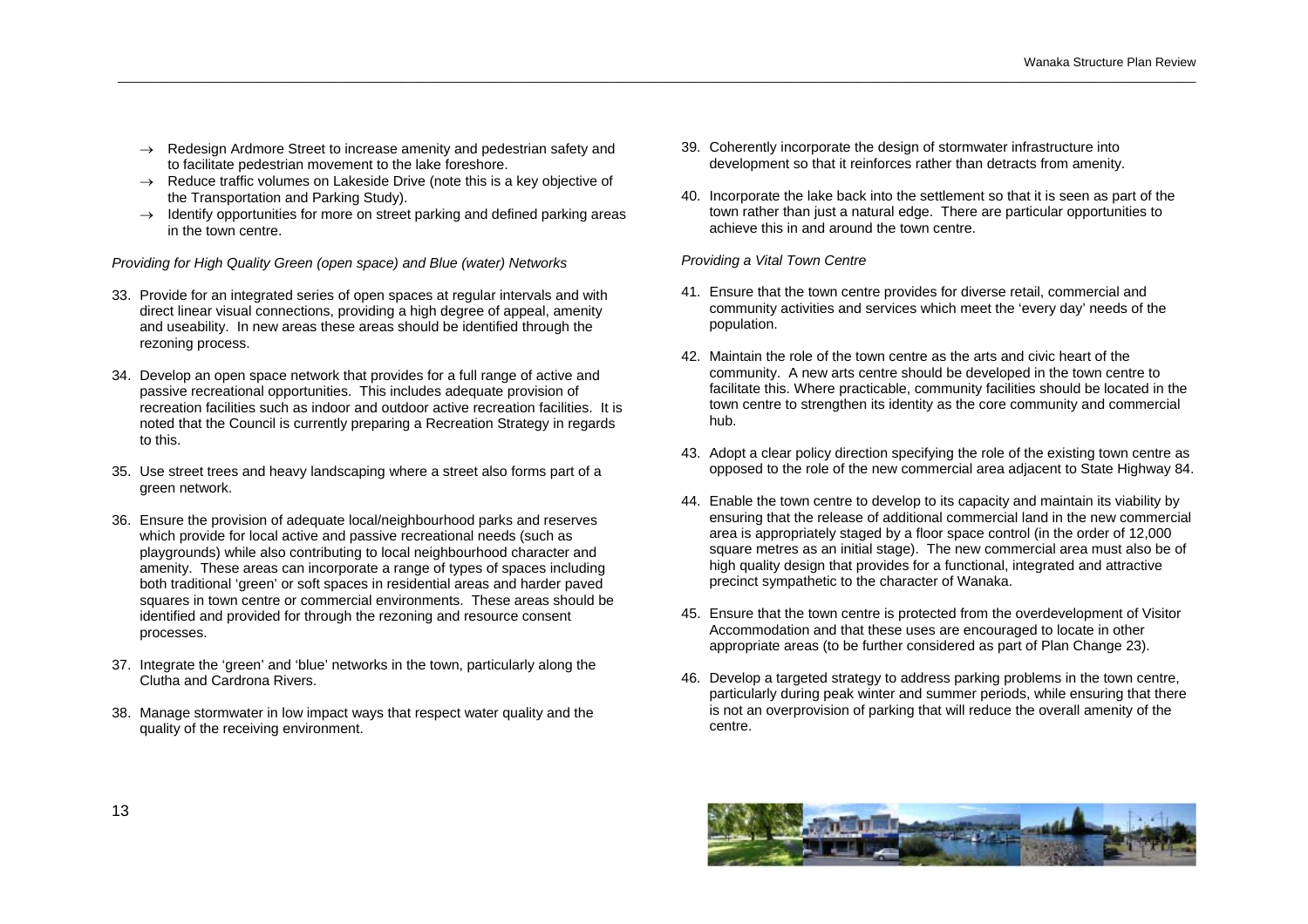- 47. Promote alterative transportation modes to provide access to the town centre including bus, walking and cycling. Designated areas should be provided for safe bicycle parking and storage to facilitate this.
- 48. Improve connections between the town centre and the lake foreshore by redesigning and rationalising parking provision along the lake foreshore/Lakeside Drive area.
- 49. Ensure that active interfaces are created between buildings and the street front.
- 50. Undertake streetscape improvements for upper Helwick Street and Ardmore Street as a priority.
- 51. Provide for a defined walkway/pedestrian link between Helwick Street and Ardmore Street.
- 52. Consider opportunities to amend the District Plan to provide provisions which encourage more variety in roof height in the town centre.
- 53. Promote appropriate flood mitigation measures in the town centre such as flood proof design of buildings, consistent with the Council/Otago Regional Council's 2006 joint Flood Mitigation Strategy and consider appropriateness of District Plan provisions.
- 54. Build upon the pattern of small lanes and courtyards within the town centre to create small informal spaces off the main street network. These spaces should be carefully designed to contribute to the overall character of the town centre.
- 55. Prepare non-prescriptive design guidelines for the town centre to provide guidance to developers on the types of design elements, materials and colours that are appropriate for the town centre. This should also provide guidance on the design of the town centre's small lanes and courtyards.

# *Promoting Sustainability Initiatives*

56. Support and promote sustainability initiatives in the township, including through the Plan Change process (and other appropriate mechanisms).

# *Visitor Accommodation*

- 57. Undertake further work to identify preferred visitor accommodation precincts in the township.
- 58. Ensure that any development of visitor accommodation/medium density housing on land south of the golf course consider appropriate interface treatments as part of the Plan Change process.

# **Beyond 2026**

\_\_\_\_\_\_\_\_\_\_\_\_\_\_\_\_\_\_\_\_\_\_\_\_\_\_\_\_\_\_\_\_\_\_\_\_\_\_\_\_\_\_\_\_\_\_\_\_\_\_\_\_\_\_\_\_\_\_\_\_\_\_\_\_\_\_\_\_\_\_\_\_\_\_\_\_\_\_\_\_\_\_\_\_\_\_\_\_\_\_\_\_\_\_\_\_\_\_\_\_\_\_\_\_\_\_\_\_\_\_\_\_\_\_\_\_\_\_\_\_\_\_\_\_\_\_\_\_\_\_\_\_\_\_\_\_\_\_\_\_\_\_\_\_\_\_\_\_\_\_\_\_\_\_\_\_

The revised Structure Plan will provide general guidance in regards to meeting growth needs beyond the 20 year timeframe. In addition to this the long term growth boundary identified in the Structure Plan identifies the extent to which urban development can extend to meet future growth needs.

However it is important that flexibility is maintained so that the Structure Plan can respond to social, economic and environmental changes and so that future communities have the opportunity to have a say on the growth of the town in the 20 to 50 year timeframe and beyond. As such the Council should monitor land take up and review the Structure Plan on a 5 yearly basis to identify amendments required to the Structure Plan. These reviews should be appropriately timed to ensure that they can feed into future reviews of the District Plan.

It is further noted that the revised Structure Plan document has generally avoided identifying land outside the proposed 20 year inner growth boundary for specific uses due to the need to avoid raising landowner expectations in regards to the zoning or development of these areas prior to them being required to accommodate growth needs.

# **Implementation**

The Structure Plan is intended to provide a framework to guide growth management in Wanaka. It is an expression of the strategic intent of the Council. Council's intention is to translate the actions identified in the Structure Plan into appropriate statutory documents.

This means that the Council will undertake Plan Changes to enable the implementation of key aspects of the Structure Plan through the District Plan,

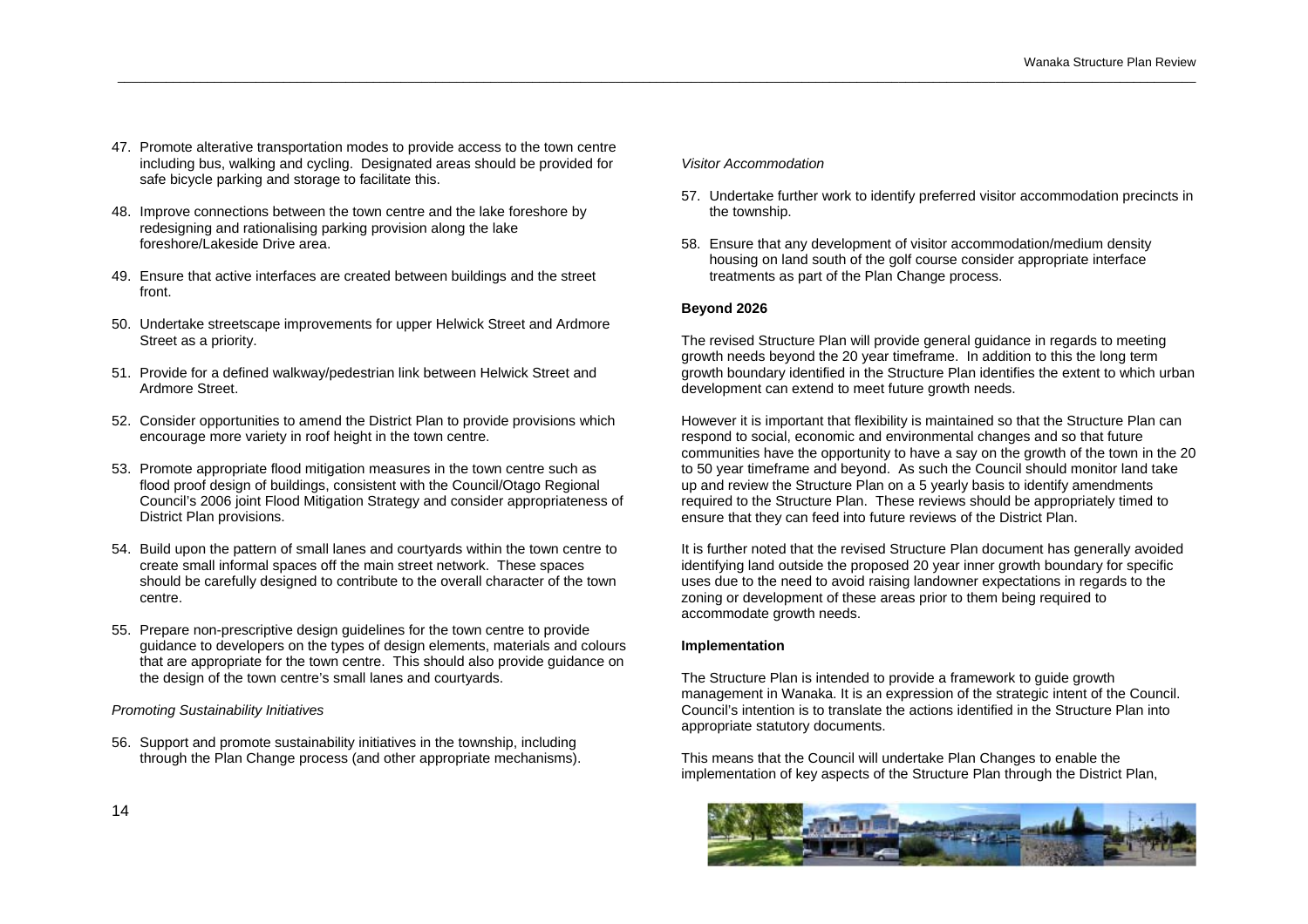which includes defining the identified growth boundaries for Wanaka within the District Plan; consider rezoning areas identified as being within the inner growth boundary; and ensuring that appropriate objectives, policies and rules are provided within the District Plan to ensure that the intended development outcomes for these areas are achieved. Other methods (eg. design guidelines) will also be used to implement the structure plan as appropriate.

\_\_\_\_\_\_\_\_\_\_\_\_\_\_\_\_\_\_\_\_\_\_\_\_\_\_\_\_\_\_\_\_\_\_\_\_\_\_\_\_\_\_\_\_\_\_\_\_\_\_\_\_\_\_\_\_\_\_\_\_\_\_\_\_\_\_\_\_\_\_\_\_\_\_\_\_\_\_\_\_\_\_\_\_\_\_\_\_\_\_\_\_\_\_\_\_\_\_\_\_\_\_\_\_\_\_\_\_\_\_\_\_\_\_\_\_\_\_\_\_\_\_\_\_\_\_\_\_\_\_\_\_\_\_\_\_\_\_\_\_\_\_\_\_\_\_\_\_\_\_\_\_\_\_\_\_

Further opportunity for the community to submit/comment on the revised structure plan will be provided as part of the Plan Change process.